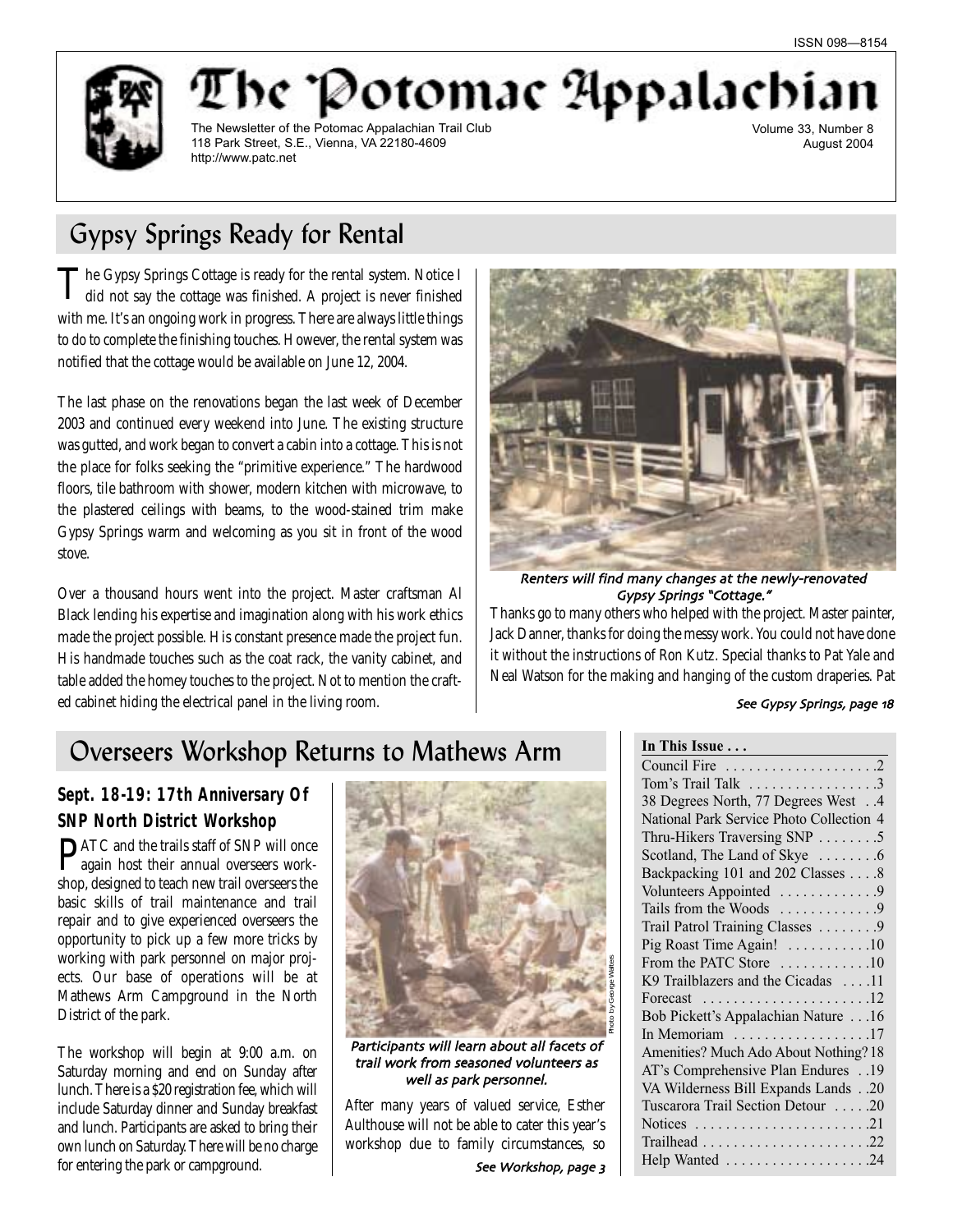#### **Council Members, Chairs and** *PA* **Staff**

#### **Officers**

**President:** Tom Johnson (johnts3@juno.com) Weekdays, Reston, Va, ph. 703/435-2755 Weekends, Front Royal, ph. 540/622-6422 **VP Volunteerism:** Mickey McDermott **VP Operations:** Fred "Hop" Long **Treasurer:** Gerhard Salinger **Secretary:** Georgeann Smale (gsmale99@yahoo.com) **Supervisor of Trails:** Liles Creighton **Supervisor of Membership:** Susan Nelson **Supervisor of Land Management:** Chris Mangold, csm5749@yahoo.com **Supervisor of Facilities:** Larry Marcoux **Supervisor of Education, Information, and Activities:** Lisa Still

**General Counsel:** Charles Sloan

#### **Sections/Chapters**

**Mountaineering Section:** Andy Britton **SMRG:** Mike Kennedy, chair@smrg.org **Ski Touring Section:** Bert Finkelstein **North Chapter:** Pete Brown **N. Shenandoah Valley Chapter:** Lee Sheaffer **S. Shenandoah Valley Chapter:** John Held **Charlottesville Chapter:** John Shannon **West Virginia Chapter:** Judy Smoot

#### **Standing Committee Chairs**

**(Council Members) AT Corridor Monitoring:** Tom Lupp **Blackburn Trail Center:** Chris Brunton **Budget:** David White **Cabins Operations:** Mel Merritt **Cabin Construction:** Charlie Graf **Computer Services:** Stephen Koeppen and Jose` Rojas **Conservation:** Jeff Pearcy **Grants & Donations:** Susan Nelson **Endowment:** Don Price **Finance:** Gerhard Salinger **Hikes:** Karen Brown & Lee Sheaffer **Land Management:** Chris Mangold, csm5749@yahoo.com **Legal:** Charles Sloan **Maps:** Dave Pierce **Maryland Appalachian Trail Management Committee:** Charlie Graf *Potomac Appalachian:* Linda Shannon-Beaver **Public Affairs:** George Still **Publications:** George Meek **Sales:** Tim Hanlon **Shelters:** Frank Turk **Trail Lands Acquisition:** Phil Paschall **Trail Patrol:** Holly Wheeler

**Tuscarora Trail Land Management:** Vacant

#### **Special Committees/Ongoing Activities**

**Archives & Library:** Carol Niedzialek **Cabin Reservations:** Shakuntala Ghare **Club Naturalist:** Bob Pickett **Deputy Finance Committee Chair:** John Ferguson **Deputy Supervisor of Trails:** Jon Rindt **Headquarters Facility:** Orron Kee **Information/Sales Desks:** Annetta DePompa **Medical:** Vacant **Shelters, Cabins, & Cabins Land Fund:** Larry Marcoux **SNP Boundary Trailheads Study Group:** Mark Holland **Tuscarora Trail Shenandoah Valley Project:** Phoebe Kilby & Larry Bradford

#### *Potomac Appalachian*

**Chief Editor:** Linda Shannon-Beaver PA@patc.net **Features Editor:** Joanne Erickson **Forecast Editor:** Suzie Shannon PA-Forecast@patc.net

# Council Fire

The Potomac Appalachian Trail Club's regularly scheduled Council Meeting was held at Club Headquarters on June 8, 2004. President Thomas Johnson thanked club members for their efforts on National Trails Day, particularly noting the hiking expo held at Big Meadows, Shenandoah National Park. The expo, "Beyond the Trailhead," was produced by Trail Patrol and supported by others in the club, including Dave Pierce of the Maps Committee and SMRG.

#### **Finance**

Treasurer Gerhard Salinger distributed the monthly budget report for May 2004, noting that while 33 percent of expected 2004 income had been collected, we are 42 percent of the way through the year. According to the new procedure to review accounts on a monthly basis, Gerhard initiated a review of the Cabins, Shelters, Building, and Lands Fund. Gerhard noted that, although donations from the Land Acquisition Fund Drive have been placed in the Trail Lands Fund, the donations could be used for any land acquisition, either cabins or trails.

#### **Trails and Lands**

Supervisor of Trails Liles Creighton made several announcements. On the Ovoka tract, the environmental assessment has been completed, and the Cadillac Crew will begin the Appalachian Trail relocation in June. Liles also referred to the development of a Tuscarora Trail management plan and urged active recruitment of volunteers to the west for Tuscarora Trail maintenance. Liles advised Council that relations with our government partners in Maryland might be affected by a reduction in staff, as well as the combining of two formerly separate departments, the Maryland Natural Resources Police and the Maryland Department of Natural Resource Rangers.

### **Facilities**

Council approved a motion to allocate \$1,600 from the Cabins, Cabins Land, and Building Fund for the completion of the Rock Spring Cabin renovation. The money will cover the cost of the windows, cabinets, countertops, tables and benches, and plywood.

#### **Volunteerism**

Council approved a PATC Dispute Resolution Policy. A committee composed of Vice President of Volunteerism Mickey McDermott, Supervisor of Membership Susan Nelson, and Vice President of Operations Hop Long developed the policy. Several changes were made to the motion during subsequent discussion; Council approved the amended motion.

#### **Other Business**

*SMRG*: Mike Kennedy announced SMRG was working with SNP on a new Memorandum of Understanding (MOU)

#### See Council, page 5

# **HEADQUARTERS** HOW TO CONTACT US FOR CABIN RESERVATIONS, MEMBERSHIP INFORMATION, AND SALES

Address: 118 Park Street, S.E., Vienna, VA 22180 Hours: Monday through Thursday, 7 p.m. to 9 p.m. and Thursday and Friday 12 noon to 2 p.m.<br>Phone  $\#$ : 703/242-0315 24-hr. Activities Tape #: 703/242-0965 To receive an information packet: Extension 10

To leave a message for the Club President, Tom Johnson: Extension 40 Club e-mail: info@patc.net Facsimile #: 703/242-0968 World Wide Web URL: http://www.patc.net

#### STAFF

### DURING REGULAR BUSINESS HOURS

Director of Administration: Wilson Riley (Ext. 11) e-mail: Wriley@patc.net Trails Management Coordinator: Heidi Forrest (Ext. 12) e-mail: hforrest@patc.net Business Manager: Monica Clark (Ext. 15) e-mail: mclark@patc.net Membership/Cabin Coordinator: Pat Fankhauser (Ext. 17) e-mail: pfankhauser@patc.net Sales Coordinator: Maureen Estes (Ext. 19) e-mail: mestes@patc.net

Bus/Metro Directions to Headquarters: For more information about Metrobus routes or Metrorail lines, schedules, fares, and parking fees, call the Metro at 202/637-7000. The TDD number is 202/638-3780.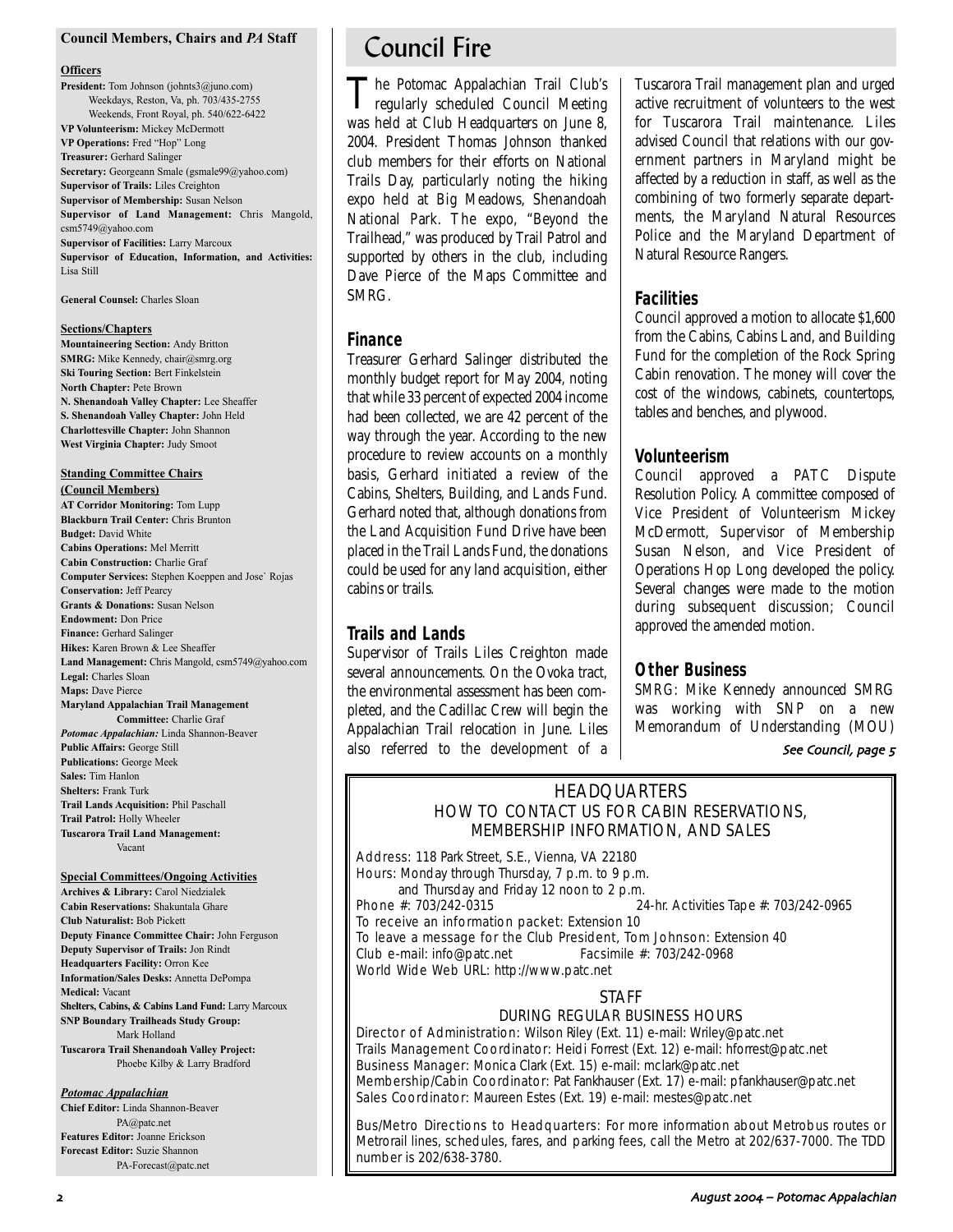# Tom's Trail Talk

**Who was Rosser Lamb? (And Who are Park and Peg?)**<br>**T** ast month we talked about the new Tulip Tree Cabin and the envi-

Last month we talked about the new Tulip Tree Cabin and the envi-ronmental programs planned for the Lambert Tract, over on the west side of Shenandoah National Park. This month we switch sides to discuss another big project on the eastern slopes of the Central District, and an entirely new focus.

The story on the eastern slope is not environmental education – it is history. Back in 1995 PATC was given 100 acres and an old farmhouse belonging to the Lamb family. The Lambs, one of the oldest families in Greene County, have lived in the hollows around Pocosin Mission for over 100 years. Several years ago Walt Smith, then PATC president, highlighted the property and the legacy left to the club by the Lambs. PATC had incurred an obligation to keep alive the traditions and the memory of the families who lived in the area of the park before it was created. It was more than just a cabin that was being refurbished – it was heritage.

To say that the house on the tract needed a little work is an understatement. When club construction experts first looked at it, there were serious questions about any sort of restoration.

Enter Park Anderson and Peg Manuel. They took on the project and have been at it ever since. Park and Peg have received some help from friends, but most of the time they have been alone. Not only have they donated thousands of hours, but they have purchased all the materials themselves. PATC is still waiting to get a bill from them – Park says we won't be seeing one anytime soon. The first time I saw the house all the siding was torn off it, and even the foundations were obviously in need of repair. Now that eight years have passed, it looks pretty good, doesn't it?

But it doesn't look like a "cabin" at all. The Rosser Lamb House (named after the last resident) was a traditional Appalachian farmhouse, and that is what Park and Peg have recreated. They want history to come alive on the tract – they want renters to see, and PATC to understand, what it was like to live in Appalachia 100 years ago. The

### Workshop, from page 1

meals will be provided by Sherri Fickel and her Hoodlum Trail Crew chefs. Participants will not be disappointed!

A portion of Mathews Arm campground will be set aside for this event for exclusive use by PATC with numerous tent sites available, and the evening amphitheater program will be open to participants. You may arrive Friday evening or Saturday morning.

Workshop instruction will be provided by SNP trail professionals and PATC crew leaders. The sessions typically include basic skills of trail maintenance, rock work, wilderness trail skills, and advanced projects. Power tools may be discussed if there is an interest, but chainsaw instruction will not be provided at this workshop. Please make reservations early as the workshop is limited to 25 participants, and we always fill up early. Contact George Walters at gjwalters@starpower.net or 410/426-2724 for registration materials. Hope to see you there! ❏

*—George Walters*



Park and Peg stand in front of their masterpiece

tract is becoming a model for the Appalachia that Jack Reeder, Tom Floyd, and Darwin Lambert have written about in their histories of the lands that became the park. Many hundreds of houses like it have disintegrated, so this one will have to stand in for the others. The house has been preserved, but the opportunities to teach a history lesson have hardly been explored. It is a big project, and the possibilities stretch to the horizon.

Recently a local historian, Ellen Lawson, wrote a short history of the tract. It adds to our knowledge of the family and the land in the hollow. Would that every PATC cabin could benefit from this kind of research!

Visitors to the Pocosin area of the park can now walk all the way from Skyline Drive to the hollows below the Pocosin Mission because of a brand new trail. Built by PATC in partnership with Shenandoah National Park, it comes within 100 yards of the Rosser Lamb House. At that point it is along Entry Run, and so it takes its name from the stream – Entry Run Trail. It exits PATC land at VA 643, where the club

#### See Tom, page 4



Steve Paull and Nathan Reigner crosscut a large blowdown on the Cedar Run Trail, during the June Overseer Workshop.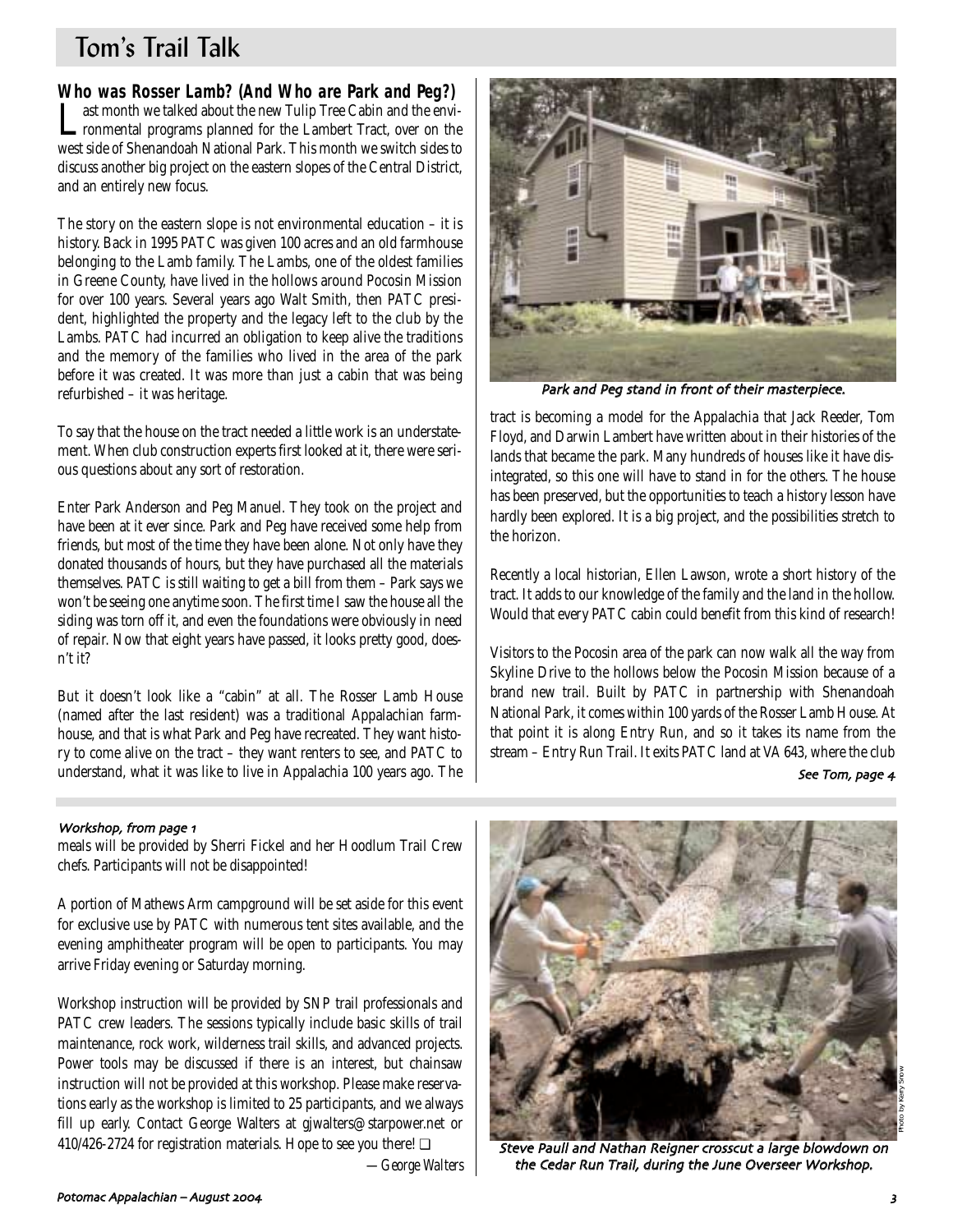# 38 Degrees North, 77 Degrees West

In the fall of 1997, 25-year-old Todd<br>Dunbar was mountain biking alone west Dunbar was mountain biking alone west of Boulder, Colo., when a cougar appeared at the top of a rise.

Dunbar got off the bike and held it between him and the cat as it circled him, sparring at the animal when it came close. The cougar stalked Dunbar for a half-mile, but never attacked. Experts believe that the cat was young and still learning to hunt. The cougar that killed a 35-year-old man and seriously mauled a female mountain biker this past January in Orange County, Calif., however, was a full-grown adult.

Last spring Aron Ralston made news when he sawed off his own arm with a dull penknife. Trapped under an 800-pound boulder during a solo climb in Canyonlands National Park, Ralston waited for help until he ran out of food and water. Then, after weighing his options, he methodically severed his arm to free himself from the cliff face.

In January, Park Ranger Ken Holmes headed out on a solo backpacking trip in the White Mountains of New Hampshire. He intended to summit several 4,000-foot peaks over the three-day trip. The last thing he said to the friend who dropped him off at the trailhead?

"This is all I need to make me happy." The temperature hovered around 25° below zero on the morning rescuers found Holmes. He had died of hypothermia, a few feet from where he had shed his gloves and coat.

There is a tendency to admire these extreme outdoors enthusiasts – these people who are so physically fit, so cool under pressure, so daring and dangerous, who live their lives so far away from our daily grind. But the truth of the matter is, had these people taken but a few precautions, perhaps the dramatic stories would never have happened. Dunbar did the right thing by staying in one place and making a lot of noise, but one shot of pepper spray might have resulted in an adrenaline-pumping few minutes instead of a one-hour nerve-wracking event. If Ralston had left a detailed itinerary with someone at home so rescue teams would have known where to look, perhaps he would still have both his arms. Had Holmes not set out despite the reports of inclement weather, he might have instead summitted successfully the next weekend.



A cardinal rule is never to go out alone, but sometimes it's not always possible to have a hiking buddy. Sometimes none of your friends share your enjoyment of the outdoors, or perhaps they do, but their days off aren't your days off. That doesn't mean you've got to stay home if you don't have somebody to hold your hand up the trail. Just don't underestimate the raw power of nature, which, even if you are as fit as Ralston, is far beyond your own strength.

When you head out into the backcountry alone, extra precautions need to be taken. Plan a trip that is less challenging than something you might tackle with a friend along, and be sure to leave a detailed itinerary with a few friends with your expected time of return. Make sure you check in at the trailhead and/or ranger station and fill out all the information on the forms, including the trails you plan to take, your expected return, your license plate number, and any serious medical conditions or allergies.

It is also essential to be prepared, both in what you pack and knowing what you can expect in regards to weather and trail conditions. There's always a chance extra precautions won't prevent mishaps or tragedy. Solo outdoorspeople are those who accept the risks in exchange for what they get back: the freedom and adrenaline and excitement and peace that come with pushing both their limits and the laws of nature. But in an environment that challenges muscle strength, the one between our ears is the most essential. ❏

*—Alexa Hackbarth*



# **National Park Service Photo Collection**

*http://data2.itc.nps.gov/hafe/hfc/npsphoto.cfm*

Over the past century, a host of photog-raphers have documented the grounds and buildings of the National Parks for the National Park Service, and in doing so have created a collection that contains over 2 million images.

Some of these eminent photographers include such personages as Jack Boucher, Arno B. Cammerer, and Abbie Rowe. The National Park Service has recently placed 2,000 of these images online, and added a fine search feature so that users can look for images by year, photographer, theme, parksite, or keyword. Some of these images included early photographs of the Virgin Islands National Park, rangers on location in Yosemite National Park, and Canyon de Chelly National Monument. The site is rounded out with links to other digital image archives, such as those housed on the American Memory Web site at the Library of Congress. ❏

*—Submittted by Norman Bednarcyk*

### Tom, from page 3

has constructed a parking lot for hikers. Nearby is a second cabin, John's Rest, that will soon be open to renters. The Entry Run Trail resulted from a decision by park authorities to permit PATC to build this trail, the first new trail to exit the park in 40 years. It was a big change of direction for the park, and it will benefit hiking for years to come.

The trail is finished, and the Rosser Lamb House looks finished, too. But appearances deceive. There is still much work to be done, and Park and Peg are looking for volunteers. You can reach Park at parkplva@ yahoo.com; Peg can be contacted at m.j.manuel@worldnet.net. ❏

*—Tom Johnson*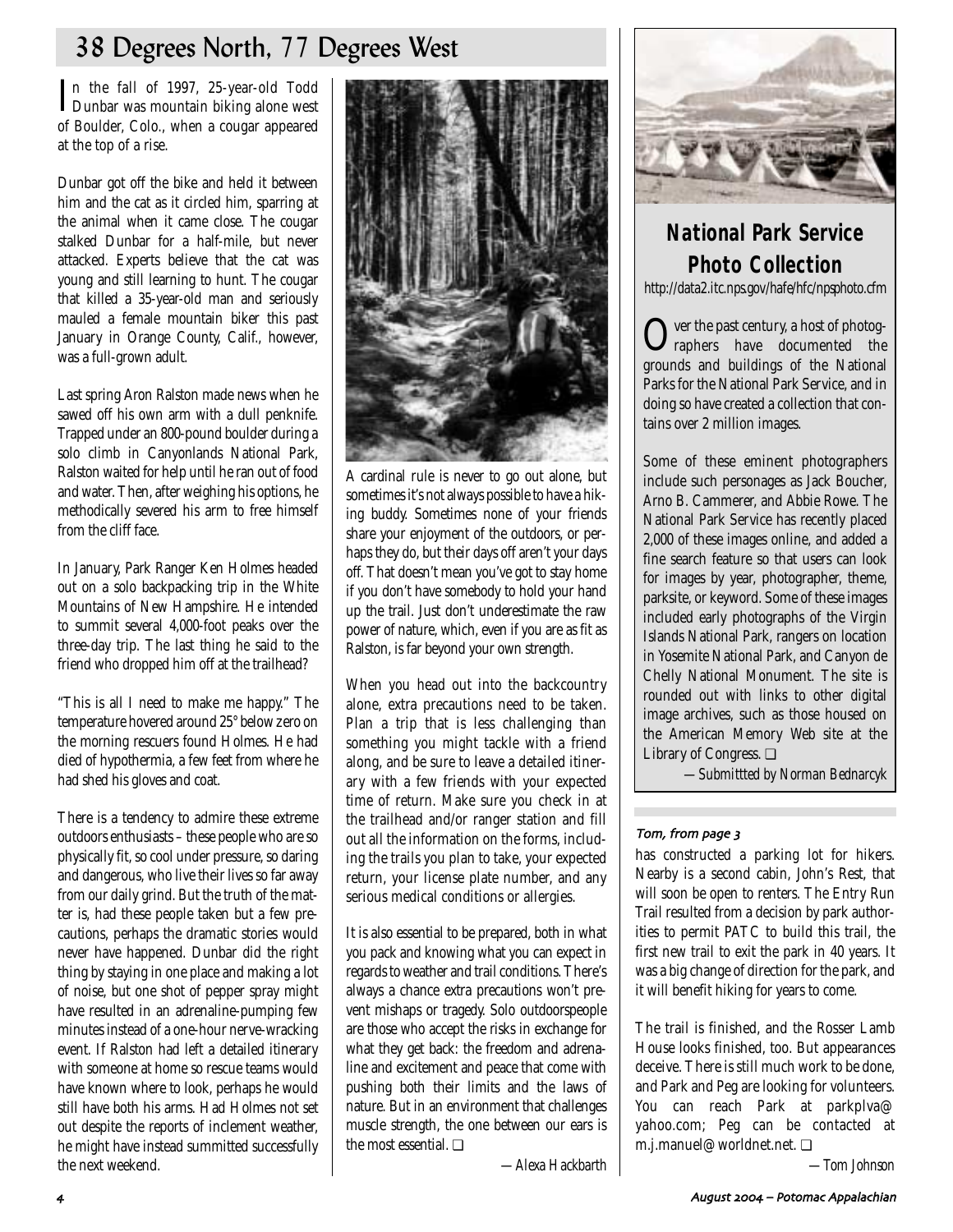# Thru-Hikers Making Their Way Through SNP

The main wave of N-bound Appalachian<br>Trail hikers has passed through SNP.

The 2004 count through June is 816 N-bound AT hikers (AT thru-hikers and section hikers). This count is down 11 percent from 2003 and down 23 percent from the peak year, 2002. During June, 430 AT hikers entered the park at Rockfish Gap, or 14 hikers per day. We expect about 90 N-bound hikers in July.

It is interesting to see a slight decline in AT use, while the overall backcountry camper use at SNP is up by about 5 percent this year. A few more dry weekends this year might get the fair weather campers out.

*—Shawn Greene, SNP Park Trails Coordinator*

# **Report from ATC**

Our final estimate of northbound thru-hike starters for 2004 is 1,535. That's 14 percent fewer than last year. (Note that our total number of starters assumes a drop-out rate of 15 percent rather than 20 percent on the first leg of the hike – see explanation below). Elsewhere along the trail, the decreases range from 11 to 16 percent.

Winton Porter, owner of Mountain Crossings, reported a season-end count of 1,305 thruhikers from Neels Gap.

### Council, from page 2

concerning pre-positioning in the park on busy weekends.

*North Chapter:* Pete Brown announced the North Chapter was roughing out the Tuscarora Trail relocation near Rte. 30.

*AT Corridor Management:* Tom Lupp announced the Park Service completed a survey of the Ovoka tract, and Mickey McDermott has been appointed the corridor monitor for the tract. At Bears Den Hostel, Tom reported a problem with illegal campfires and excessively large group camping. Ranger Bob Gray was aware of the problems and will help monitor the situation.

*West Virginia Chapter:* Jane Thompson reported the Frederick Post had devoted a frontpage write-up to the chapter and its activities on National Trails Day.

*Shelters:* Henry Horn noted recent damage to Maryland shelters involving garbage dumpThe number of thru-hikers counted at Fontana Dam this year (864) for the period March 1 through May 31 was down 16 percent from last year. SNP reports a decrease of 11 percent in all northbound AT hikers (thruhikers and section-hikers combined) this year.

As of July 7,562 northbound thru-hikers had reached Harpers Ferry. That's 83 fewer than we had last year on that date, or a decrease of 15 percent. We can expect to see northbounders through the end of the month and even a few in early August.

# **Southbound Thru-Hikers**

Through the end of June, Baxter State Park registered 124 southbound thru-hikers, which is about 5-6 percent below last year.

# **Northbound Drop-Out Rate**

# **Recalculation**

For the first time in several years, we are changing the assumed drop-out rate between Amicalola Falls/Springer Mountain and Neels Gap. Since the success rate for northbound thru-hikers has slowly been climbing over the last several years, we believe it's reasonable to assume that the success rate of thru-hikers in this first 30-mile stretch has also climbed. Those on the southern end of

ing, vandalism, and campfires. In addition, the shelters still experience overcrowding/over-use by large groups.

*Public Relations:* George Still reported L.L. Bean is willing to donate funds and merchandise to PATC. In addition, L.L. Bean grants above \$3,000 are available for next year, upon approval of submitted proposals.

*Trail Patrol:* Holly Wheeler reported on the Trail Patrol's second annual National Trails Day Expo. The event offered a variety of hikes to the public, as well as information tables on hiking safety, equipment, Leave No Trace, trail maintenance, and other topics. Thirty Trail Patrol members were involved, and six different types of hikes were offered to the public. Other participants included the American Hiking Society, K9 Trailblazers, and Shenandoah National Park. Unfortunately, the event experienced poor weather of rain and fog for the second year in a row. However, about 80 visitors did attend, including hike participants. In other news,

the trail observe that hikers are generally better prepared than they used to be. There is a wealth of information resources available and an increasing number of former thru-hikers who can serve as mentors. Lightweight gear has gone mainstream, and trekking poles may reduce the number of injuries.

This year in particular, applying the old formula of an assumed 20 percent drop-out rate resulted in figures that did not mesh with the Fontana Dam and Harpers Ferry numbers. This precipitated a long-discussed decision to reduce the drop-out rate percentage to 15. This is still a somewhat arbitrary number, arrived at by weighing anecdotal information from Winton Porter at Mountain Crossings, GA ridgerunner supervisor and former ridgerunner John Cavendar, Bob Boltz at Amicalola Falls State Park, and others.

Assuming that 15 percent of starters dropped out between Amicalola Falls and Neels Gap (or did not sign the register), we estimate that approximately 1,535 northbound thru-hikers started at Springer (or Amicalola Falls) this year. That's a decrease of 14 percent, and roughly equivalent to the number of starters in 1996. The peak year was 2000, when 2,900 started. ❏

*—Laurie Potteiger, ATC*

Holly reported 11 participants for the recent Hike Leadership course in May. Upcoming courses included an LNT trainer course in June and a CPR/first aid course scheduled in July.

*Northern Shenandoah Valley Chapter*: Lee Sheaffer notified Council of a recent theft from a car at Key's Gap parking area. He also reported on a Clarke County planning meeting, noting the county has designated AT land as scenic highway. The county will also notify PATC of any zoning changes or land development plans. Lee also announced the Northern Shenandoah Valley Chapter had held a meeting at Glass House on the first weekend of June, which included a Sunday hike.

The June Council meeting was attended by eight club officers, 12 committee chairs, three chapter representatives, three section representatives, one staff member, and seven other club members. ❏

*—Georgeann Smale, Secretary*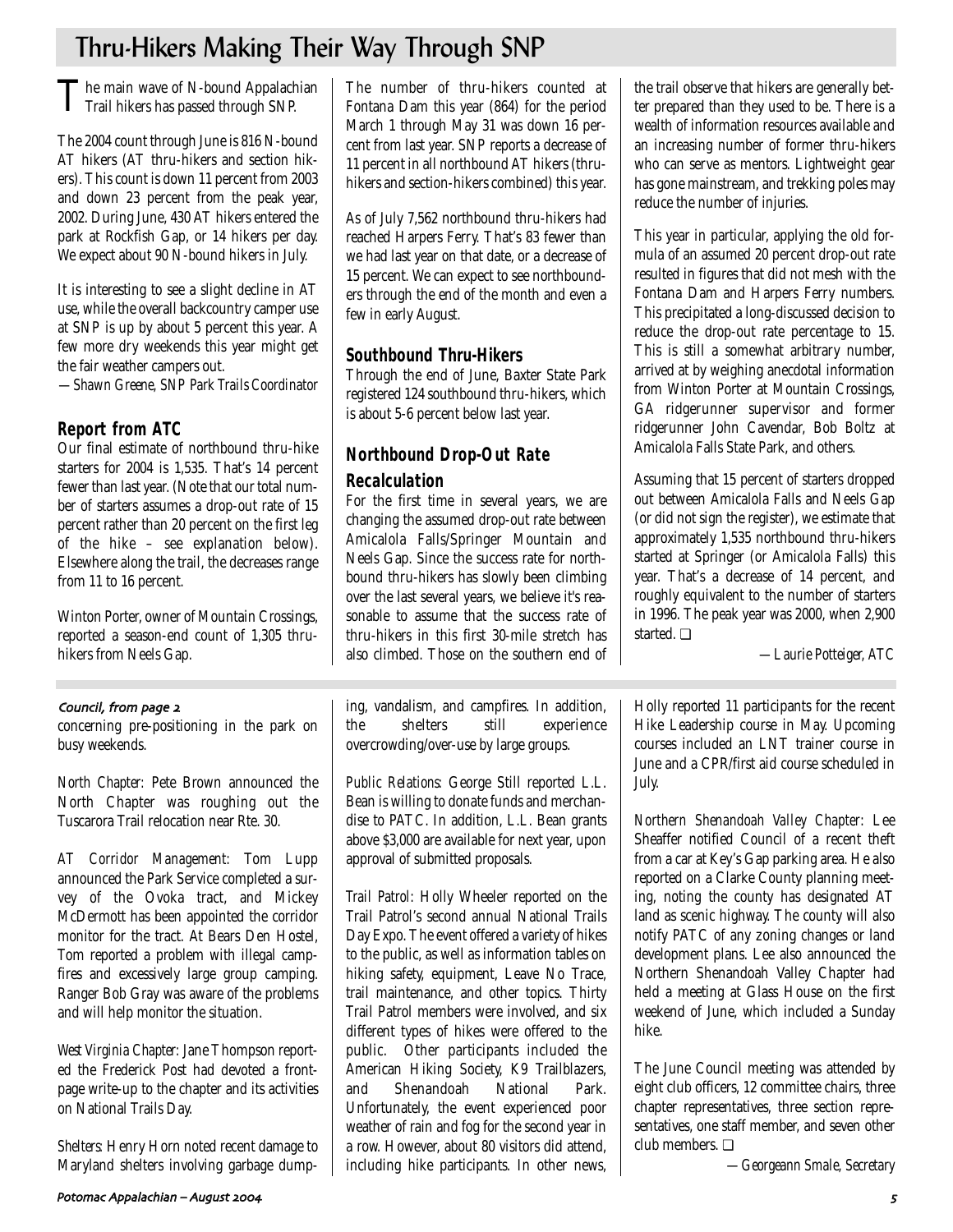# A Visit to Scotland –The Land of Skye, Part II

# **Day 4 - First Rest Day**

Our original plan for our rest day had been to walk from our B&B into Elogl and take the post office bus from Elgol to Broadford to buy souvenirs. But when the bus never showed up in Elgol, that plan was tossed into the breeze. This change in plans proved serendipitous. Being the adventurous soul that I am, I decided to venture into the Cuillin as the weather was fair and we had only received two small showers this morning. Jason and Judy decided to return to the B&B to rest up.

I started out on the path to Camasunary from Elgol while watching the sightseeing boat named the Bella Jane take passengers out to see Loch Coruisk with its sea birds and seals. My steps would lead me on a parallel journey with a mountain between us. Luckily I had my lunch packed and hiking boots on.

The views from the trail along the ocean cliff edge were spectacular, with the ragged peaks of the Cuillin in the background. The Cuillin refers to a range of mountains, at one time described as "the only real mountain range in Britain" by the Himalayan mountaineer Frank Smythe. I couldn't stop ooh-ing and aah-ing all day. The trail eventually led to a beach that was paved with pebbles and rocks. Years of rough seas have made rounded cobblestones and flat sections of rock riddled with potholes, lines and smoothed surfaces.

Lunching on the beach with Sgurr na Stri and Sgurr Hain in the foreground was a treat indeed. These mountains are about 494 meters (1,600 feet) above sea level so you can see how they portray a profound scale of soaring height. My original intention was to visit the Camasunary beach and return the way I'd come, but that plan was to change … for the better of course.

After lunch, I decided to take the low road, as low tide was on my side, and boulder hop along the coastline. Eventually reaching Camasunary, I picked my way slowly along the beach, watching the small waves and avoiding the sea trash littered here and there. Sheep scattered all along the trail whenever I approached. These sheep are differentiated from one another by that most modern of inventions, spray paint. Just when you thought you might get an idyllic photo of sheep in a pasture, one turns his back to you and you see a distinctive colored circle on his hide.

As I headed home that evening I took one last break looking around this special place, knowing I would be back someday to truly roam these hills. Hikers still kept coming sporadically down the hill at 4:30 and 5:00 pm. I asked one hiker why and he said that this is supposed to be one of the most spectacular settings for catching the sunset. I eventually turned my back on the Cuillin and headed downhill toward the road and delicious fare at Coruisk House.

# **Day 5 - Hiking Day 4**

Today our 9.25-mile hike had a choice of starting points, either to take the Bella Jane and be dropped off at Loch Coruisk or to walk up and over the hill I descended yesterday evening. We chose the latter. I promised Judy and Jason that the overwhelming beauty of the place would make anyone believe in the existence of God. I must say though that due to being more overcast than the day before, the clouds took away from the truly spectacular views that I had yesterday. But the impressive bulk of the hills was still there.



We descended from the rim and headed into the Cuillin. I scampered around an upper set of waterfalls, having snapped the lower set yesterday. Then we were off to the valley to pass below the Blavin and head toward Roadh Stac. Jason spotted a hill that looked like it needed climbing, just above Loch na Creitheach, so climb we did. I can't resist a good view any better than the next person.

Descending the hill, we tramped along the trail through the valley. We commented on the need for stepping stones here and there to relieve the soggy spots in the trail. Near Sligachan, which is the end, the trail is quite well done. I'm sure the trail nymphs will be here in the near future to fix things up. I must say that I wouldn't mind volunteering to work on the trail as the surroundings are stupendous. The mist and rain continued off and on, in 15 – 20 minute segments.

As we rounded a bend in the valley, a mountain top seen through the fog caused us to pause and grab our cameras. The jagged peaks bathed in gray light looked like a scene from JRR Tolkien. Were we heading toward Mordor? After the next shower, the clouds parted and we were finally able to see the tops of the peaks around us. The rounded granite peaks of Druim na Ruaige and Marsco stood to our right and the jagged Black Cuillin to our left. Nothing to do but ooh and aaah. We encountered a sporadic stream of hikers heading either toward Camasunary or out for an afternoon hike from Sligachan. The end of the trail loomed near as we saw the white Sligachan Hotel in the distance, containing our beds for the evening. I sighed several times as we left the Cuillin and hoped very much that one day I would return.

# **Day 6 - Hiking Day 5**

Today's 14.5-mile hike involved a lot of road walking. We skirted Loch Sligachan on a foot path until we reached Braes. From there the road passed by typical Skye scenery such as hedgerows, stone fences, closely clipped grass manicured by the ever present sheep, red telephone booths and red postal boxes stating the next pick-up date. Our blue boxes are huge compared to these rural boxes which are only one-quarter the size of U.S. boxes.

One thing worthy of note was a small campground just across the road from the hotel. These tent sites are usually not numbered plus the tents were just lumped into one small field. No terracing for drainage as that would seem to be an issue with as much rain as these folks seem to get. I think that UK campers are the bravest of all to withstand blowing rain and midges.

We passed a section where they were cutting peat. The process was explained by one of our taxi drivers in that the peat is cut, dried in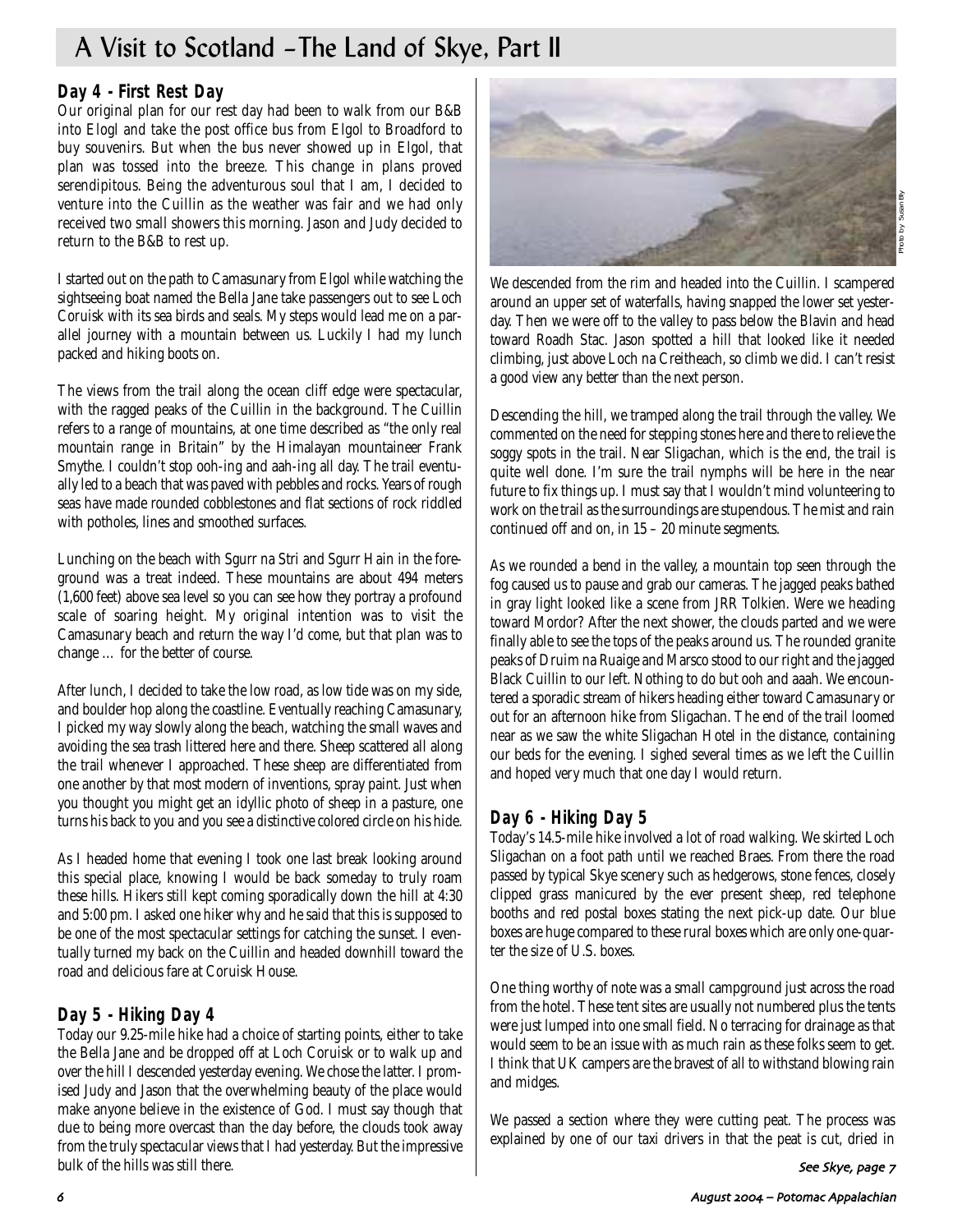#### Skye, from page 6

stacks, and then is ready for burning. He said the smoke smells similar to coal. At our stay in Sligachan they had a peat fire going that was toasty warm.

# **Day 7 - Hiking Day 6**

This morning we started our 7.5-mile hike straight from the door of the Isles Inn, our B&B in Portree. We ascended a hill and walked past colorfully painted shops and house fronts before reaching a town park and the coastline. We stopped to take a couple of photos of the harbor before the misty rain moved in for the regular 15-minute shower.

We followed a Scottish right of way and made our way along the cliff tops, pausing now and then to take in wider views of Portree, the fish farm, Rubha nah-Airde Glaise, and Sithean Cumhang across the Sound and to watch the Old Man of Storr pop in and out of patches of sunlight.

Another interesting formation of sheep approached later on, along a narrow sheep trail cut into the middle of a steep hill. The sheep had formed a single-file traffic jam, watching us pass below them.

I then headed uphill to see the Old Man. Since I've seen this geological oddity on postcards and brochures, I had to take the time to trot uphill and see it, in spite of the not-sogreat conditions.

The trail halfway up the mountain was well built, but as it reached the open area, several



"rabbit" trails emerged. I met several hikers coming down the trail through the falling rain. As promised, the rock formations were spectacular. The rain and fog made the formations that much more mysterious, like coming illegally into a sacred site. This is definitely a place I'd love to revisit.

# **Day 8 - Hiking Day 7**

Today was our last full day of hiking, and it was a gorgeous one with a perfectly clear blue sky

and warm temperatures. Our 6-mile hike would take us through the Quiraing, (koo rang) and end at Duntulm Castle. The Quiraing is another geological oddity on the 15-mile-long Trotternish Ridge, which contains the Old Man of Storr as well.

We started our trek near the top of a mountain and decided to enter the heart of the Quiraing rather than gaze down into it as our instructions had told us. I myself like to gaze up in wonder at things as I find them more awesome. Peering down into the Grand Canyon isn't nearly as thrilling as staring up at those awesome cliffs above you (then realizing you have to climb back out). We viewed such formations as the Needle the Prison and the Table. I am sure that this area would be just as mysterious in yesterday's fog. But we were glad to see views and thankful to be able to dry out.

We ventured up behind the Needle and snooped around. Judy accidentally separated herself from us so our lungs blasted the air with her name. After we ate lunch and were getting ready to search again, Judy came down the trail from a different direction. The little fairies had led her the wrong way but at least she was safe and sound. There was the potential for twisted ankles and busted knees on the loose scree that leads up to the Needle (if you go the wrong way – the more interesting one that I took. Jason took the proper stairstep way). While we rested, we enjoyed the free air show given by the RAF jet fighters as they flew over and under the level of our gaze.

Assembled together now we took our time gazing around and ascending out of the Quiraing. Back on the original path, we ascended the ridge top to a plateau of sorts just below the summit of Sron Vourlinn. It was a wonderful feeling to see the vast expanse of hill and sea around us.



Exiting through a cattle gate, Duntulm Castle rose before us … or rather the ruins of the castle. The Duntulm Hotel where we would be staying was a more "formidable" structure. Upon our return we were greeted by the hotel concierge sheep. After having had sheep skitter away from us all week, this was a real surprise to be able to pet the wooly creatures. After cleaning up, we enjoyed watching the sunset from the Castle ruins.



Days 9 and 10 were given over to a few last sights: a grand pink sunrise over the castle and Duntulm Island beyond. We visited the Isle of Skye Museum of Island Life in Clachan and Flora MacDonald's monument. We investigated the Eileen Donan Castle, and finally, almost had a none-too-fortuitous close encounter with a bull while looking for the ruins of a castle. ❏

#### *—Susan Bly*

Edito*r's note: Please consider reading the full temporine* at *http://webpages.shepherd.edu/SBLY/IslefofSkye /Index.htm. This Web site includes many more spectacular photos of this trip.*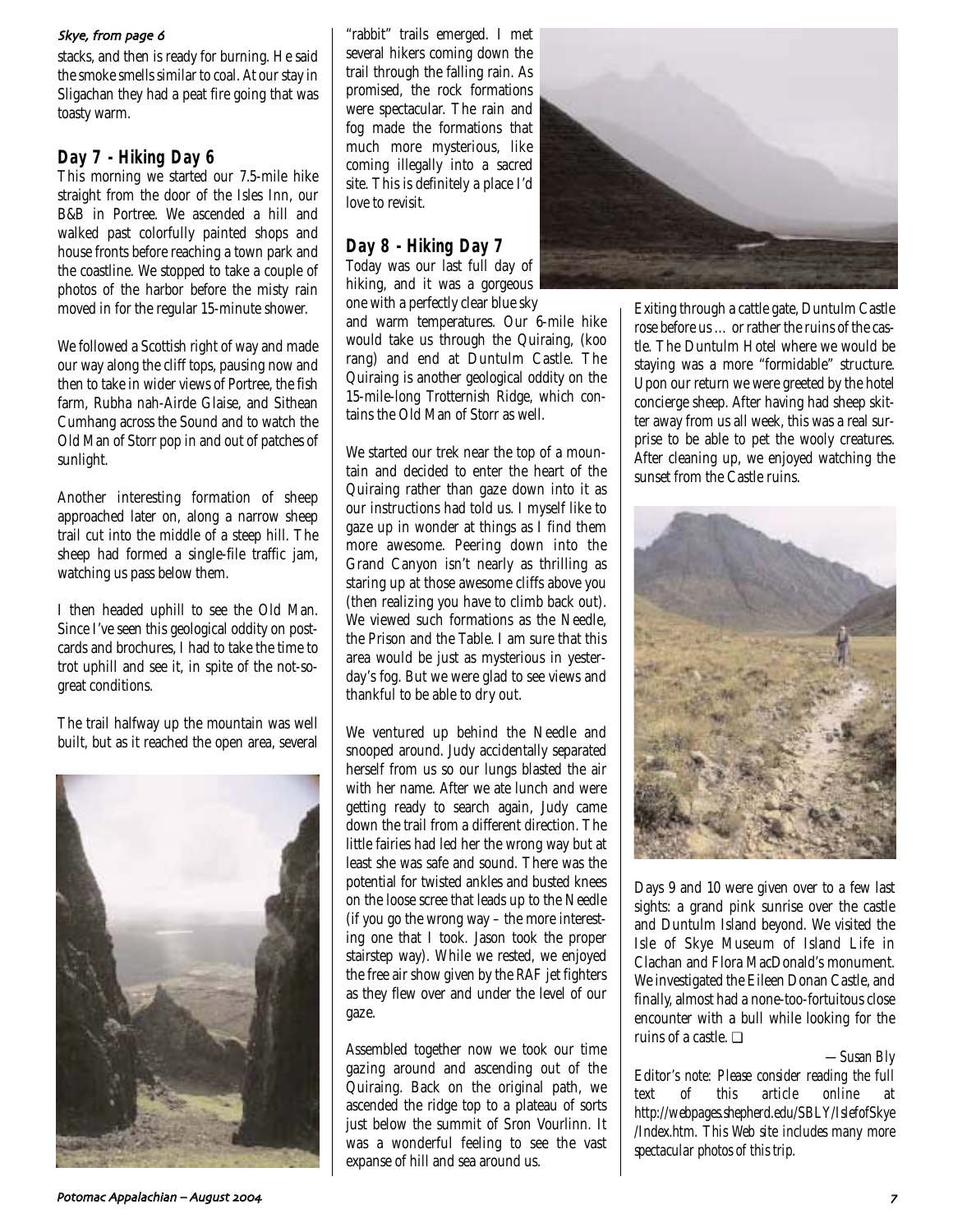#### K9, from page 11

a near perfect day for a hike. The day had heated up, but the shade of the woods kept us comfortable. Even the noisy cicadas seemed like an appropriate and pleasant accompaniment for the hike. And as we packed up and headed for home, we all

agreed to make sure that we didn't wait another 17 years before coming back to hike the trails at Gunpowder Falls State Park.

For more pictures from K9TB hikes, visit www.k9trailblazers.org/trip\_reports.htm. ❏ *—Jeff Bolognese*



Taking our mid-hike break.

#### Bob, from page 16

In Virginia, the coyote is considered a nuisance animal, with an unlimited, year-round open hunting season. In fact, four southwest Virginia counties still offer \$50 bounties, with each county maintaining a budget of \$1,500 - \$2,500 per year. However, this is changing as counties realize the futility of bounties to control livestock damage (and as state budgets are being slashed).

More than 6,000 coyotes are "harvested" as a game animal each year in Virginia and Pennsylvania. An estimated 20,000 coyotes live in Virginia.

Coyotes readily breed with domestic dogs and give birth to fertile offspring (coydogs), who also can breed with either dogs or coyotes. While all members of the Canis genus (dogs, wolves, and coyotes) can (and do) interbreed, due to the size difference, male wolves are known to breed with female coyotes or dogs, but not typically the other way around. Before

the advent of Man, geographic isolating mechanisms kept the various species from interbreeding. With coyotes coming into heat only once a year in late winter, and dogs twice a year, overlapping breeding periods are not common (male coyotes are only able to breed when females are in estrus – males can only produce viable sperm for a period of three to four months). With male dogs capable of mating year-round, most coydogs are from male dogs and female coyotes. Since male coyotes help in pup-rearing, while male dogs do not, this lessens the likelihood of successful coydog raising. Additionally, estrus in coydogs comes especially early, producing young in January or February; a time unfavorable for survival. For these reasons, the amount of domestic dog genes in coyote bloodline is probably extremely low.

The coyotes are back! Look for them in a neighborhood near you! ❏

*—Bob Pickett*

# Potomac Appalachian Trail Club - Trail Patrol presents BACKPACKING 101 An Introductory Backpacking Course

A second chance in 2004 to take this popular class The class provides those persons, 18 years and older, who have moderate or no backpacking experience with the opportunity to expand their enjoyment of the outdoors through the practice of backpacking. The class provides basic instruction in equipment selection and use, information and techniques to enhance safety and comfort, and Leave No Trace methods to protect our fragile backcountry environment. It also provides more experienced backpackers an opportunity to hone or renew their skills and adapt their backpacking techniques to the Leave No Trace wilderness ethic. The students will then use their new skills on an overnight backpacking trip accompanied by experienced backpacking instructors.

**Introduction Night** September 13, 2004 (Monday) 7:30 – 9:30 p.m. Headquarters, 118 Park Street, SE, Vienna, Va. **Instructional Weekend** September 18- 19, 2004 8:00 AM Sat. – 4:00 p.m. Sun. Prince William Forest Park, Triangle, Va. (Sat. overnight car camping in campground encouraged but not required) **Overnight Backpacking Trip** October 2 - 3, 2004 (Sat.– Sun.) Trip destination and times TBD \$60.00 PATC Members; \$75.00 Non-Members For more information, contact John Browne: 703/425-5645, e-mail: back2\_packing@cox.net

Potomac Appalachian Trail Club - Trail Patrol presents

# Backpacking 202 How to Plan and Enjoy a Backcountry Outing

An Intermediate Course Focused On Planning Small Group Trips

Working in groups of eight or less, participants can expand or renew their skills by planning and executing a three-day group backpacking trip. The course covers equipment selection and use, route planning, food planning, safety and comfort in challenging conditions, and Leave No Trace (LNT) principles. Experienced instructors facilitate group planning sessions and accompany the weekend trip.

#### **Group Planning Sessions**

Three Monday nights, 7:30-9:30: Sep 13, 20 and 27 , 2004

Headquarters, 118 Park Street, SE, Vienna, Va. **Weekend Outing – Location TBD** Three days, two nights: Columbus Day weekend, Oct 9 - 11, 2004 \$40.00 PATC Members; \$55.00 non-members **Pre-registration is required. Applicants must know the basics and have some backpacking experience.** 

To receive a registration form and for all other information, call or e-mail John Browne: 703/425-5645, back2\_packing@cox.net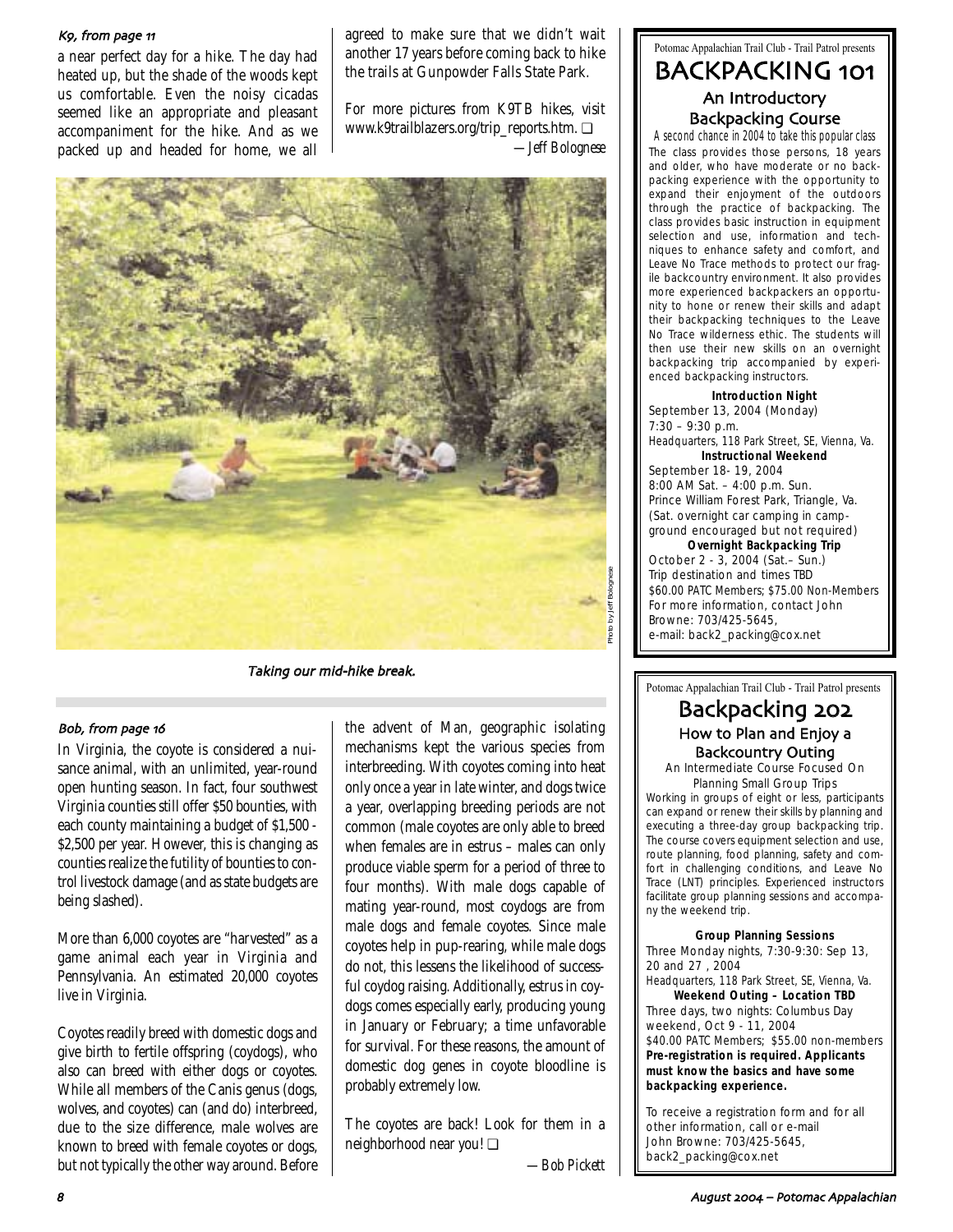# **Volunteers** Appointed in June



# Trail Overseers

Scott Miller **Contract Contract Upper Hawksbill Trail** Nathan Reigner **AT - Marys Rock** trail to Byrds Nest 3 Charlie Rounds Tuscarora Trail -Shawn Gap to Sherman Gap

# **Virginia Tax Rate Goes Up, Get Your Merchandise before Sept. 1**

We've received a letter from the Virginia Dept. of Taxation notifying us of changes in the retail Sales and Use Tax. Effective Sept. 1, 2004, we will need to charge 5 percent instead of 4.5 percent tax on items paid for and delivered on or after Sept. 1, 2004. However, if a customer prepays an item before Sept. 1, 2004 and the item is not delivered until after Sept. 1, the old rate is in effect.

The good news (which does not affect PATC sales) is that the sales tax on food items will be lowered by 0.5% beginning July 1, 2004. There will be additional 0.5% decreases in the sales tax on food items on July 1, 2006 and July 1, 2007.

—Monica Clark, Business Manager



# **PATC Trail Patrol**

**Presents**

# **Hike Leadership Training**

September 11 and 12, 2004

The Trail Patrol is hosting a Hike Leadership Training course on September 11 and 12 at the PATC HQ. The two day course uses classroom and hands-on instruction to teach participants the essential skills for leading safe, enjoyable hikes with minimal environmental impact.

The topics to be covered include: **Medical Emergencies, Planning, Personal Equipment, Leave No Trace, Leadership Skills, Standard Procedures, Emergency Procedures, and Navigation and Map Reading.**

For more information contact Ben Fernandez at 3ferns@adelphia.net 703/327-9788.

Potomac Appalachian Trail ClubTrail Patrol Presents **Leave No Trace Trainers Course**

Oct. 2-3, 2004

This course is designed for those who want to better understand Leave No Trace (LNT) skills and ethics and help others understand their impact on the backcountry. You will have opportunities to learn about the impact of your choices in the backcountry, to practice minimizing your impact and to gain confidence in helping others understand LNT skills and ethics.

After completing the course you will be a certified as an LNT trainer. It is our hope that you will be willing to give LNT presentations to community groups if your schedule permits

> Fee: \$30 (non-refundable) Includes course material

For more information or to register (required), please email Anniell Miller at amill1@yahoo.com or call 703/250-8113 (before 11:00 p.m.)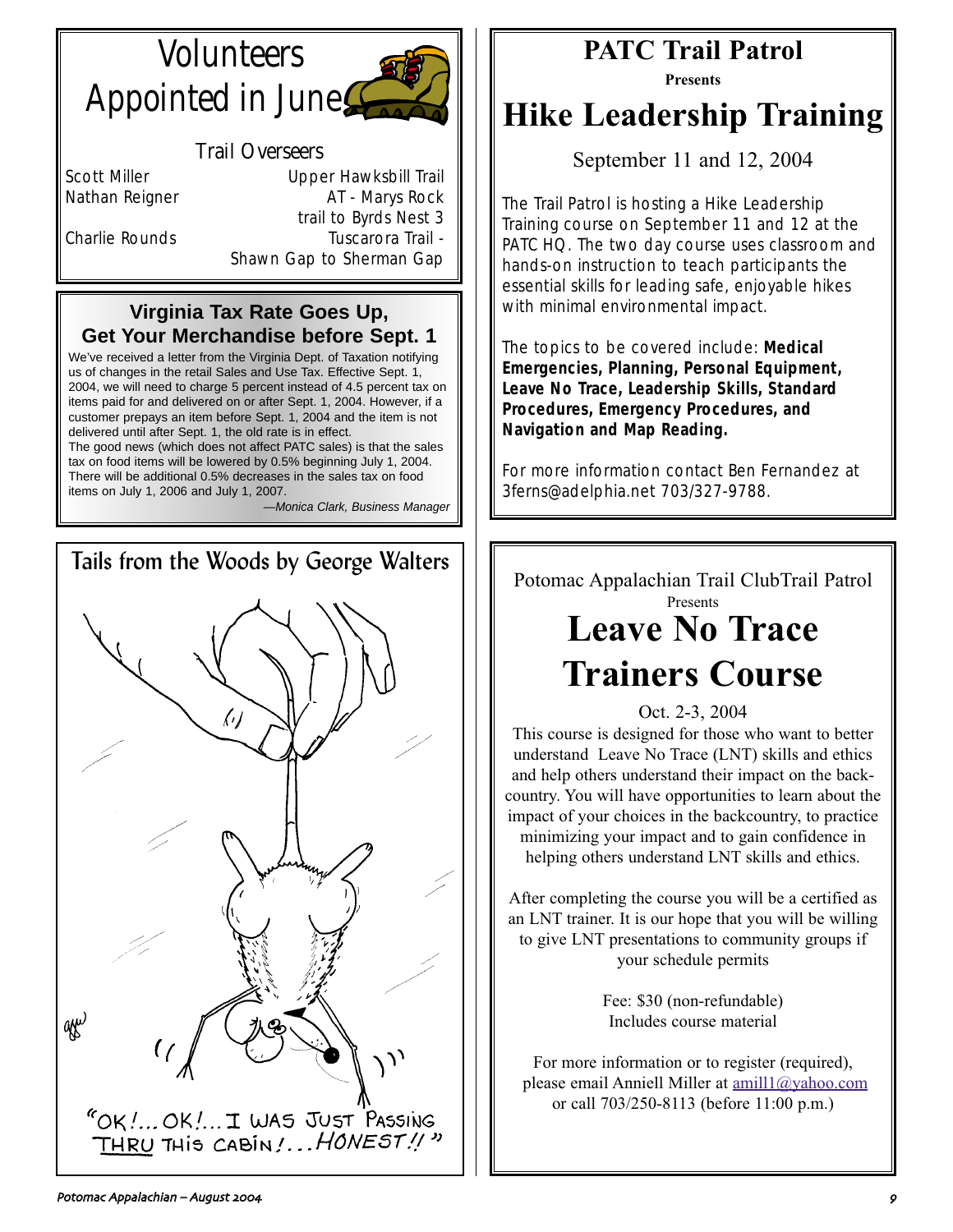# It's Pig Roast Time Again!

**J**oin us for the 21st Annual Blackburn Pig<br>Roast, scheduled for Saturday/Sunday, Oct. Roast, scheduled for Saturday/Sunday, Oct. 9 -10, 2004. The organizers will be the same as always - Rick Portal with help from Tim Rahn and Nancy Hughes. Registration this year is once again being taken by Trailboss Chris Brunton and Sandi Marra.

As is the tradition, black beans and rice, potato gratin, and apple crisp will accompany our Cuban-styled roast pig. Happy hour will lead off the evening with Rick's famous tamales. In addition, Tim will make sure anyone waking up Sunday morning still hungry will be taken care with his quality breakfast fare.

In keeping with our family-oriented events, we will have planned activities for children of all ages, culminating in our annual jack-olantern contest, complete with scary stories and prizes for all. Of course all attendees can take a hike along the "AT" or simply enjoy the changing leaves from our front porch.

Dinner will be served early evening on Saturday, but anyone wanting to participate in the Friday night Pig grease down and seasoning (an event worth experiencing at least once in your life) are welcomed! Dinner on Friday and breakfast and lunch on Saturday are up to each individual.

Members and friends interested in attending the event should complete the registration form below and send a check for \$25 per adult and for children over 10 to Sandi Marra, 6245 Walkers Croft Way, Alexandria, VA 22315. MAKE CHECKS PAYABLE TO SANDRA MARRA. INFO: Chris Brunton, (703/924- 0406) trailbossbtc@msn.com. <del></del>

| l Name:                                                                                                                   | <u> 1980 - Johann Barn, mars ann an t-Amhain ann an t-Amhain an t-Amhain an t-Amhain an t-Amhain an t-Amhain an t-</u>                                                                                                                                                                                                                                                                                                                                                                                                                                                                                                                                                                                                                                                                                                                                                                                                                                                                                                                 |     |
|---------------------------------------------------------------------------------------------------------------------------|----------------------------------------------------------------------------------------------------------------------------------------------------------------------------------------------------------------------------------------------------------------------------------------------------------------------------------------------------------------------------------------------------------------------------------------------------------------------------------------------------------------------------------------------------------------------------------------------------------------------------------------------------------------------------------------------------------------------------------------------------------------------------------------------------------------------------------------------------------------------------------------------------------------------------------------------------------------------------------------------------------------------------------------|-----|
|                                                                                                                           |                                                                                                                                                                                                                                                                                                                                                                                                                                                                                                                                                                                                                                                                                                                                                                                                                                                                                                                                                                                                                                        |     |
|                                                                                                                           |                                                                                                                                                                                                                                                                                                                                                                                                                                                                                                                                                                                                                                                                                                                                                                                                                                                                                                                                                                                                                                        |     |
|                                                                                                                           |                                                                                                                                                                                                                                                                                                                                                                                                                                                                                                                                                                                                                                                                                                                                                                                                                                                                                                                                                                                                                                        |     |
|                                                                                                                           | I will also be bringing _________# children aged 10 and under (for whom there is no charge)                                                                                                                                                                                                                                                                                                                                                                                                                                                                                                                                                                                                                                                                                                                                                                                                                                                                                                                                            |     |
|                                                                                                                           | Include a \$25.00 payment per person for each reservation with checks payable to Sandra Marra and mail to:                                                                                                                                                                                                                                                                                                                                                                                                                                                                                                                                                                                                                                                                                                                                                                                                                                                                                                                             |     |
|                                                                                                                           | Sandra Marra, 6245 Walkers Croft Way, Alexandria, VA 22315.                                                                                                                                                                                                                                                                                                                                                                                                                                                                                                                                                                                                                                                                                                                                                                                                                                                                                                                                                                            |     |
|                                                                                                                           | <b>IMPORTANT: Please be sure to make your check payable to Sandra Marra.</b>                                                                                                                                                                                                                                                                                                                                                                                                                                                                                                                                                                                                                                                                                                                                                                                                                                                                                                                                                           |     |
| Common Woody Plants of<br>Shenandoah National Park<br>and George Washington National<br>Forest<br>a natural history guide | 'Common Woody Plants of Shenandoah National<br>Park and George Washington National Forest'<br>Second Edition, 2004, 72 pp.<br>This invaluable natural history guide will help you identify and appreciate<br>142 of the most common woody plants in the PATC area. The first section<br>gives useful background on the geology and physiography, followed by a<br>detailed description of forest types and how specific species fit into their habi-<br>tats. The second section, organized by leaf arrangement, makes it easy to iden-<br>tify the individual trees and shrubs and gives interesting facts, such as how early<br>colonists used them and how they are currently used by various animals.<br>Originally written by PATC Naturalist Bob Pickett for the 1995 ATC biennial<br>conference, Common Woody Plants has been completely revised and expanded<br>to include detailed current information on the threat to these plants from diseases<br>and insect pests, such as the Gypsy moth and the Hemlock wooly adelgid. | THE |
| <b>Bob Pickett</b>                                                                                                        | This concise guide is an easy-to-understand reference work that every hiker<br>and forest lover will want to use in the field.<br>Retail price \$4, Member price \$3.20. $\Box$                                                                                                                                                                                                                                                                                                                                                                                                                                                                                                                                                                                                                                                                                                                                                                                                                                                        |     |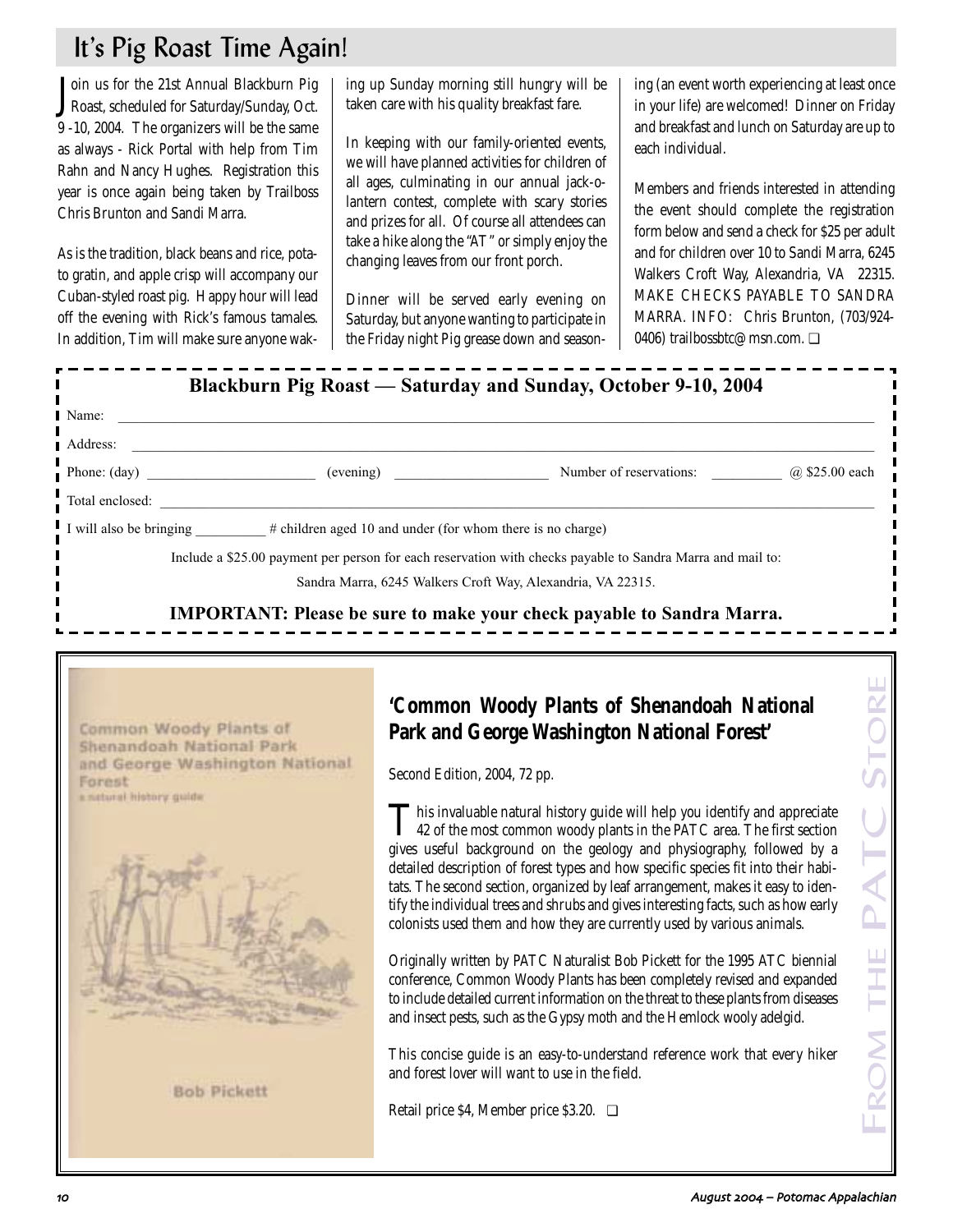# K9 Trailblazers Hike With Their Dogs – And Cicadas

 $\mathbf{W}^\text{e}$  won't have another hike like this for  $^\text{17}$  years! Our hikers met at Gunpowder Falls State Park near Hereford, Md., on a sunny spring morning that promised an afternoon preview of the summer heat to come. Hike leaders for the day were Jeff and Cindy, who were hiking dogless. We were glad to see "regulars" Chuck, Lisa, and Jester as well as Shirley and Princess. We welcomed back Jill and Brooks, who had hiked with us for the first time at Catoctin the previous month. Joining us for the first time were Joan and Bear and Jerri and Cubby. We're always glad to see new faces (furry or otherwise) on our hikes. And, of course, we had additional company throughout the hike: Cicadas! Our first hike with a sound track.

# **Spring Morphs into Summer**

After the traditional hike orientation speech and distribution of dog biscuits and chocolate, we headed into the woods along the Bunker Hill Trail. The trail took us through rolling woodlands and along streams. The forest had gone from pale green with splashes of color from wildflowers just a few weeks before to vibrant, lush green. Cindy, our club naturalist, pointed out some of the interesting flora and fauna along the way, including a lesson on tulip trees and, of course, cicadas.

From Bunker Hill we headed onto the Mingo Forks Trail, which led us by the park's archery range. We didn't see any archers that day, but enjoyed the wide, flat trail and tried to pick



A newly emerged cicada drying out. And the material distribution in the first, hence  $\vert$ 



The Gunpowder from Masemore Road

out the various archery targets through the trees. The archery range consists of a "path" of archery target ranges that bowmen follow to hone their skills.

From there it was back down into the woods and along Mingo Forks. The day began to warm up, and the cicadas started getting louder. As we climbed up out of the stream valley, the noise grew in intensity. The sound was all around us at that point: the eerie, "War of the Worlds" hum, underneath the oscillating wave of noise that was almost painful at its peak. As we started back down into the valley, the sound died down as well. While we were all fascinated by this, the dogs didn't seem to be fazed, or even particularly interested. The other sites and smells along the trail were much more fascinating.

The trail finally brought us all the way down to Gunpowder Falls itself. We ran into a bit more traffic down here. There were a few other hikers on the trail and, down in the water, fly fishermen trying for trout. We made our way along the river to Masemore Road. This part of the park is popular for fishermen, canoers, and kayakers since it offers easy access to the water and to the trails on both sides of the river. It also boasts a very nice grassy spot, perfect for a snack break and a quick rest. As we sat enjoying the sunny day, we watched the fishermen in the river, horseback riders across the river, and, as an added bonus, a precision aircraft team practicing far above the river. Food, rest, and entertainment. Who could ask for more?

# **What is a Falls?**

Fed, refreshed, and recuperated, we packed up and headed back along the river, or rather, "falls." Interestingly, Maryland is one of the only places in the country that uses the term "falls" to refer to what most everyone else would call a "river." There aren't really any waterfalls along the Gunpowder. Reportedly the name comes from the river "fall line" or the point where it is no longer navigable by large boats. There are also different stories about how the Gunpowder got its name. The most colorful, printed in the 1802 "The Traveller's Directory, or a Pocket Companion to the Philadelphia-Baltimore Road," claims that the Native Americans, initially thinking gunpowder to be a vegetable seed, "planted" it along the banks of the river. Most likely (and far less insulting to the Native Americans!) is that it was named for the local mills, which ground charcoal, sulfur, and saltpeter used to make gunpowder.

Not that we were pondering any of this as we finished up the last leg of the hike and arrived back at the parking lot. It had been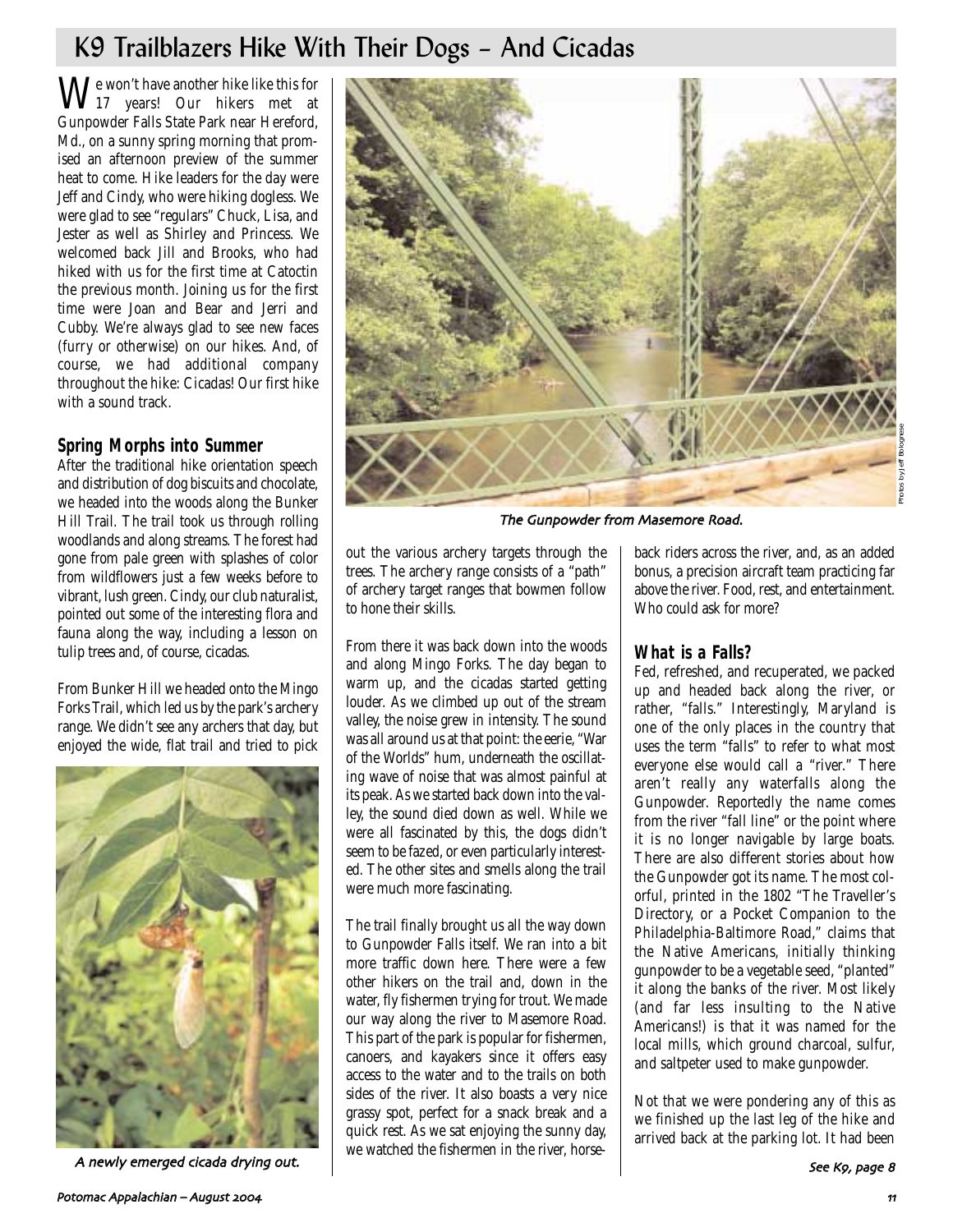#### Charlottesville Chapter

The Charlottesville Chapter hikes every Saturday; summer, winter, and in between. Hikes are usually 8 to 10 miles. We usually maintain trails on the last Saturday of the month. Meet at Sprint parking lot, 2307 Hydraulic Road, at 9:00 a.m., with food and water for the day. The majority of hikes are in the southern and central districts of Shenandoah National Park, with some in the north district and in George Washington National Forest. Our Chapter<br>hikes are posted at www.patc.net/ hikes are posted at www.patc.net/ chapters/char/hikes.html. INFO: Jere Bidwell 434/295-2143 or John Shannon 434/293-2953.

#### North Chapter

The North Chapter of PATC conducts monthly trail work trips on the Maryland and Pennsylvania sections of the AT and on the Pennsylvania sections of the Tuscarora Trail. We also lead hikes on these and other trails. Maryland AT work trips are generally held on the first and third Saturdays – contact Nancy Hammond (mdtrail@yahoo.com) 301/739-0442 for information. Pennsylvania work trips are generally held on the AT on the first Saturday and on the Tuscarora on the third Saturday – contact Pete Brown (peter.brown4@worldnet.att.net) 410/343-1140. Pennsylvania AT work trips also include an optional Saturday evening dinner at the Gypsy Spring cabin. For information on upcoming hikes, contact Chris Firme (bncfirme@innernet.net) 717/765-4833. For general chapter information, contact chapter president Pete Brown or visit the North Chapter home page (www.patc.net/chapters/north/).

#### Northern Shenandoah Valley Chapter

The Northern Shenandoah Valley Chapter sponsors hikes in national and state parks and forests in the Shenandoah Valley vicinity, open to the public, on a monthly basis except during the winter. Hikes are posted in the Forecast. Other activities are in the NSV Chapter Newsletter. For further information contact Lee Sheaffer, (thumpers@visuallink.com) 540/955-0736.

# **Chapters**

#### Southern Shenandoah Valley Chapter

Refer www.ssvc.org or the one linked to the PATC Web site for descriptions of hikes and work trips. We usually hike in the southern and central districts of the SNP and in the GWNF. Contact the listed hike leader for information about a specific event, or contact Michael Seth 540/438-1301.

#### West Virginia Chapter

Chapter meetings at Highacre are on the second Wednesday of Feb., Apr., Jun., Aug., Oct., and Dec. See Forecast for upcoming activities. For information about the chapter or to receive the newsletter, contact Judy Smoot 540/667-2036 or e-mail wvpatc@hotmail.com.

#### Ski Touring Section

The Ski Touring Section has served since 1974 to introduce Washington area residents to crosscountry skiing and to provide cross-country skiing opportunities to experienced skiers. The Section sponsors winter weekend ski trips for all levels of skiers to nearby mountains in Maryland, West Virginia and Pennsylvania, as well as periodic social events year round. INFO: Bert Finkelstein (bertf@erols.com) 703/715-8534.

#### Mountaineering Section

We're a diverse group of local Washington, DC area climbers. Young and old, male and female, crag rat, sport climber, and alpinist, active and armchair types – we all enjoy climbing in its many varieties. We also share common interests in promoting safe climbing, conserving the outdoors, developing new climbers' skills, representing the Washington area climbing community, and having fun! We provide instruction for those wanting to learn the basics – we're not a school, but we can get you started. We go climbing, either locally or further afield, nearly every weekend. In the winter we organize trips to the Ice Festivals in the Adirondacks and the White Mountains for beginning and advanced ice climbers. For further information contact Andy Britton, (tallandyb@aol.com) 703/622-1920, or Mack Muir (MackMuir@edisaurus.com).

#### PATC Hikes

PATC offers organized hikes appealing to the diverse interests of our members. There are K-9 Hikes, which invite you to bring your favorite dog; Family Hikes tailored to kids; Natural History Hikes stalking the fascinating but often elusive flora and fauna of the region; hikes featuring varying levels of difficulty with the Easy Hikers, In-Between Hikers, and Vigorous Hikers; Birding Hikes with experts to help sight and identify our avian neighbors; Historical Hikes tracking little-known structures in Shenandoah National Park; Series Hikes tracing the entire length of the Tuscarora Trail or the trails of Pennsylvania, section by section; Backpacking Hikes traversing the tracts of West Virginia and Southern Virginia; hikes scheduled for weekends; ones scheduled for weekdays; Geology Hikes led by experts from the Smithsonian focused on the unique stratigraphy of our area; Mushroom Hikes with mycologists; Waterfall Hikes to beat the summer heat; and Outreach Hikes to get together with the members of area groups like the Sierra Club or the Congressional Hikers. That is just to name a few. Check out the Forecast calendar and hear updates on the weekly tape (703/242-0965).

#### Other Clubs' Hikes

Capital (www.capitalhikingclub.org) and Wanderbirds hike on Saturdays and Sundays, traveling by bus and leaving from downtown, with suburban stops as well. Center Club, Northern Virginia Hiking Club and Sierra Club hike on both Saturdays and Sundays using carpools, which often leave from a suburban Metro stop. Schedules are available at PATC Headquarters and are published in area newspapers on Fridays. The schedule of West Virginia Highland Conservancy outings in the Monongahela National Forest and surrounding areas is on their web site at www.wvhighlands.org.

# KEY to Forecast Activities

All events are marked for easy identification. Late changes or cancellations are listed on the weekly information tape (703/242-0965), which is updated on Sunday evening for the following seven days. The Forecast can also be<br>found on PATC's Web site at PÁTC's www.patc.net/activities/forecast.html.

- **\*** Hiking Trips
- \* Backpacking Trips
- $\mathcal{R}$  Trail Work Trips
- **i** Cabin/Shelter Work Trips
- **A** Ski Trips
- Special Events
- $\blacksquare$  Meetings
- $\varnothing$  Classes
- $\hat{}$  $\hat{}$  $\hat{}$  $\hat{}$

Note to all hike leaders: Please ask nonmembers on your hike if they would like to join PATC, then get names and addresses so a club volunteer can send them information packets. Thanks!

#### Meetings

Meetings are held at PATC HQ, 118 Park Street, S.E., Vienna, VA unless otherwise noted.

#### New Members (PATC) – First Wednesday

7:30 p.m. Curious about the club? Want to learn more? The best way is to attend a New Members meeting (but you don't have to be new to qualify). Attend the meeting and find the mysteries of PATC revealed in full. Refreshments will be served. Directions to PATC: Take Rt. 123 into Vienna, Va. and turn east on Park St. (Rt.675) to 118 Park St. on your left. INFO: Jane Thompson 301/349-2496.

#### Mountaineering Section – Second Wednesday

8:00 p.m. – We meet every month unless noted in the Forecast. INFO: Mack Muir (MackMuir@edisaurus.com)<br>703/960-1697 or PATC's Web site: 703/960-1697 or PATC's Web site: www.patc.net/chapters/mtn\_sect.

#### Shenandoah Mountain Rescue Group

Business meeting - Last Tuesday of each month, 7:30 p.m. INFO: Doug Sigman (join@smrg.org), 703/255-5034, or www.smrg.org.

### PATC Council – Second Tuesday Meetings

7:00 p.m. sharp. The PATC Council meets every month to conduct business of the club and once a year for a Dinner meeting. All members are welcome. Come see how we make decisions about your club. INFO: Wilson Riley (wriley@patc.net) 703/242-0693 x11.

#### Trail Patrol – First Tuesday

7:30 p.m. Trail Patrol volunteers are PATC's goodwill trail ambassadors to the hiking public. They provide a visible, reassuring presence on the trails, educating the public on good hiking practices, minimum impact hiking, and camping ethics. Patrol members are trained in land navigation, emergency procedures, radio communications, and personal equipment. All patrol volunteers are also expected to become certified in a recognized basic first aid course. Some equipment and uniform items are provided upon completion of training. INFO: Holly Wheeler (trailpatrol@patc.net) 301/486-1598, or see our section in PATC's Web site: www.patc.net/volunteer/trailpatrol.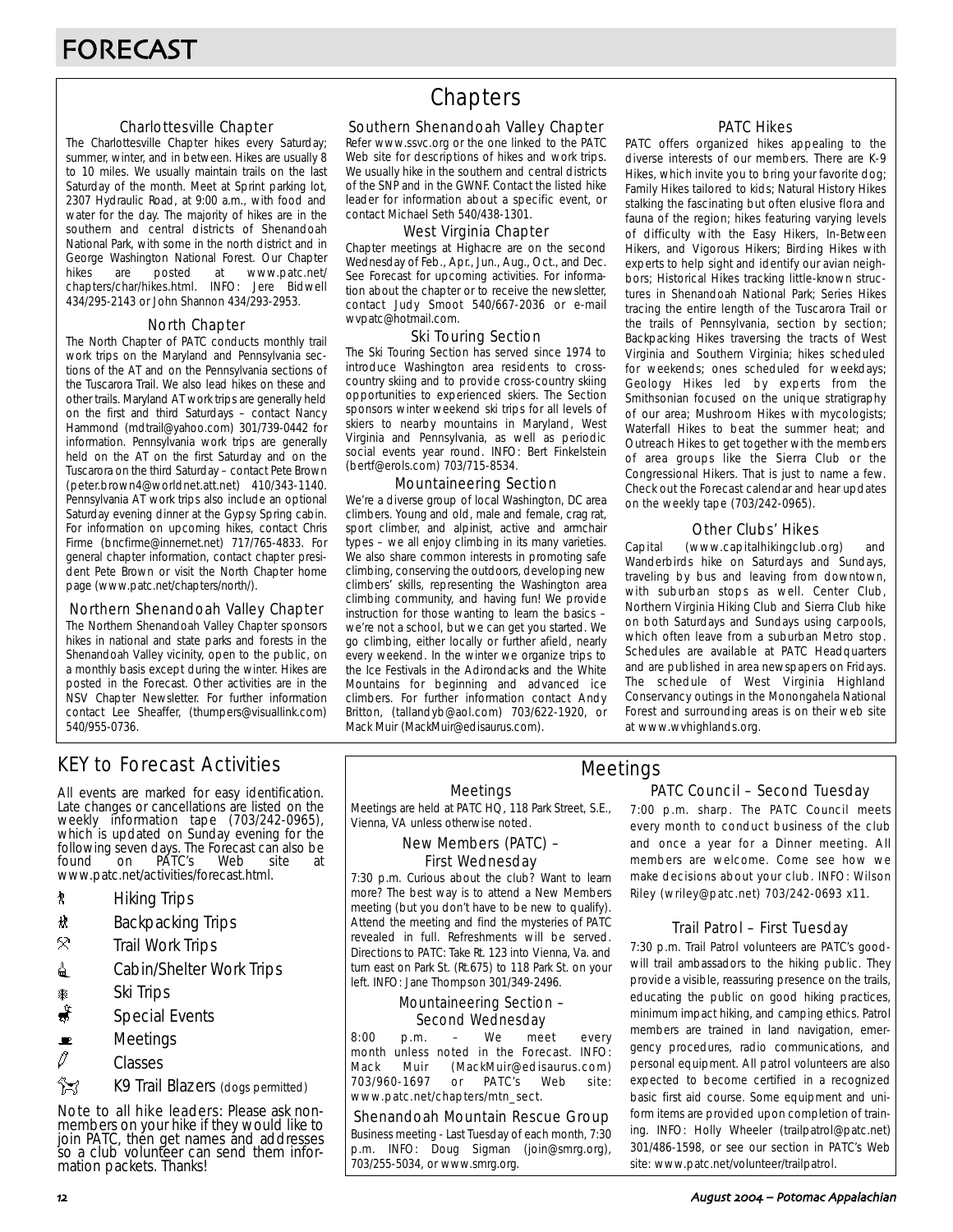

# AUGUST

#### 1 (Sunday) DEADLINE - September Potomac Appalachian Material due to editors

5:00 p.m. All items for the next issue of the newsletter due. Send Forecast events to PA-Forecast@patc.net and all other articles to the editor at lindashannonb@mac.com. NOTE: Do not send photos or articles to headquarters. E-mail for address.

#### 3 (Tuesday) ` HIKE - Family Hike Arlington, VA

Potomac Heritage Trail, Southern Section. Join us for a 3.4-mile, kid-paced hike along the Potomac River. We will begin at the Roosevelt Island parking lot and hike up 1.7 miles to the waterfall at Windy Run. We'll picnic along the way, weather permitting. This hike is suitable for walking children, or kids in backpacks or front carriers only, the trail is not jogging-stroller passable. INFO: Lauren Lang (at94L@netzero.net) 703/631-9278.

#### 3 (Tuesday) ` HIKE - Vigorous Hikers Great North Mountain, VA

George Washington National Forest, WV & VA From Cedar Creek pick up the Tuscarora Trail west, visit White Rock, see the puncheon, descend superbly maintained Pond Run Trail returning on the Old Mail Path. Around 15 miles with 3000 foot climb. INFO: Dave Kennamer (dkennamr@yahoo.com) 301/299- 9563.

#### 4 (Wednesday) ` HIKE - Midweek Hikers Location to be determined

The PATC Midweek Hikers carpool each Wednesday from the Washington DC area to trailheads. Hikes are at a moderate pace and about 8 to 12 miles in length with varied elevations. Current information, including meeting place, time, leader's name and phone number, and a detailed description of the hike are available on the PATC Activities Recording: 703/242-0965.

4 (Wednesday)<br>█ MEETING - New Members (PATC), 7:30 p.m.

### 5 (Thursday)

 $\mathbf{\mathbf{\dot{w}}}$  MEETING - (PATC), 7:00 p.m.. Vienna, VA

PATC? Never heard of it. The PATC Public Affairs Committee needs men and women with writing, design, layout, and speaking skills (or no skills at all) to help get the word out about the club and its activities. Volunteers will plan advertisements, create news releases, represent the club at festivals and fairs, and just generally schmooze with the glitterati. INFO: George Still (patcinfo@cox.net) 703/425-3884.

#### 7 (Saturday) ` HIKE - Natural History North District, Shenandoah National Park, VA

Bob Pickett leads a hike from the Tom Floyd Shelter and along the Appalachian Trail to Compton Peak and returns through Hickerson Hollow. This approximately 9-mile hike passes old homesites and the most spectacular columnar jointing rock formation found in the Park. INFO: Bob Pickett 301/681-1511

### 7 (Saturday) . TRAIL WORK TRIP - South Mountaineers Appalachian Trail, MD

The anniversary date of the South Mountaineers Trail Crew, now 11 years old. Our first-ever event was the first Saturday of August, 1993. Meet at 9:00 a.m. in Frederick County. Please bring lunch, water and gloves; expect to hike 1-4 miles. Work on the AT in Maryland and celebrate another fine year of volunteer stewardship. INFO: Nancy Hammond (mdtrail@yahoo.com) 301/739-0442.

# 7 (Saturday) . TRAIL WORK TRIP - Yankee Clippers Appalachian Trail, PA

Work trip followed by Charlie's annual corn roast (reservations required). We will meet at US 30 and PA 233 at the parking lot of Caledonia State Park. Departure 9:00 a.m. sharp. INFO: Pete Brown (peter.brown4@worldnet.att.net) 410/343-1140.

#### 7 - 8 (Saturday - Sunday) CABIN WORK TRIP - Southern Slackers Lydia, VA

Johnson Cabin. Finish up the cook shed. Look at the list of cabins you can visit this summer. Get off your duff and let me know when you can help out. Deal the same. \$10/weekend/person for the meals. Need cooks. Need workers. Need help. INFO: Thomas C. Jorgensen (hairatheart@aol.com) 540/456-4760 (home), 540/248-7009 (work), 540/248-7046 (fax).

#### 10 (Tuesday) ` HIKE - Family Hike Springfield, VA

Pohick Creek at Hidden Pond Nature Center. We will hike around the pond, then South along Pohick Creek for about three miles. We will picnic along the way on this kid-friendly hike. The trail is joggingstroller passable. INFO: Lauren Lang (at94L@ netzero.net) 703/631-9278.

# 10 (Tuesday)

#### ` HIKE - Great Summer Hikes (REI) Fairfax, VA

7:00 p.m. - 8:00 p.m. REI's destination expert, Mark Nelson, will reveal some of his favorite places to cool off during the dog days of August. Mark will also provide advice on trip planning, maps and guides and essential gear. INFO: Mark Nelson (mnelson@rei.com) 703/379-9400.

#### 10 (Tuesday) ` HIKE - Vigorous Hikers

Central District, Shenandoah National Park, VA Vigorous out-and-back hike along the AT. Stay high from Skyland to Big Meadows and back with an eat in or bring-your-own lunch at Big Meadows. 15 miles. INFO: Cliff Noyes (cliff.noyes@juno.com) 703/451-5181.

#### 11 (Wednesday) a CLASS - Potomac Canoe/Camping (REI) Bailey's Crossroads, VA

7:30 p.m. The upper Potomac is a beautiful river, with long stretches suitable for canoeing, and plenty of islands for camping. Matt Berres, Director of Community Action for the Potomac Conservancy will provide tips on planning your Potomac canoe adventures. Matt will also discuss plans to utilize an REI grant to establish canoe campsites on Sharpshin and Tenfoot Islands, incorporating Leave No Trace principles. Matt will also be recruiting volunteers for worktrips to complete portions of this project. INFO: Mark Nelson (mnelson@rei.com) 703/379-9400.

#### 11 (Wednesday) ` HIKE - Midweek Hikers Location to be determined

The PATC Midweek Hikers carpool each Wednesday from the Washington DC area to trailheads. Hikes are at a moderate pace and about 8 to 12 miles in length with varied elevations. Current information, including meeting place, time, leader's name and phone number, and a detailed description of the hike are available on the PATC Activities Recording: 703/242-0965.

#### 11 (Wednesday)

` MEETING - West Virginia Chapter, 7:00 p.m. Highacre House, Harpers Ferry, WV

#### 14 (Saturday) ` HIKE - K9Trailblazers Clarksburg, MD

Little Bennett Regional Park. We'll hike at a moderate pace for 5 miles in the woods and meadows of Little Bennett Park. We'll travel on rocky trails and old forest roads, mostly unpaved, with a few short but fairly steep climbs (100 ft elevation change) and a few stream crossings on wooden bridges. This is a joint hike with K9Trailblazers so well behaved dogs are welcome as long as you keep them on leash and scoop after them. Maps, chocolate, and dog biscuits provided at the trailhead. Bring snacks, and water for you and your dog. Visit www.k9trailblazers.org for more details. INFO: Jeff Bolognese (jabolognese@k9trailblazers.org) 410/247-4434.

### 14 (Saturday) . TRAIL WORK TRIP - Rock Creek Park Crew Rock Creek Park, DC

8:15 a.m.-noon. It might be sweltering on Pennsylvania Ave., but we can offer shade among the trees of Rock Creek Park. Meet at the Rock Creek Nature Center located south of the Military Road NW park entrance. INFO: Mark Anderson: (dc.trails@verizon.net) 202/462-7718 or Ranger Ken Ferebee 202/895-6221.

# 14 - 15 (Saturday - Sunday) . TRAIL WORK TRIP - Cadillac Crew C&O Canal, MD

Near Potomac. The Crew will assist overseer Georgeann Smale in trail repairs on the popular Billy Goat Trail. Always an adventure, the trail provides a challenge and many views of the Potomac River Gorge. Bring water and a lunch for Saturday noon. Community dinner on Saturday night. Overnight at nearby C&O Camp site. INFO: Trudy Thompson (going2home2@yahoo.com) 703/938-3973 or Jon Rindt (jkrindt@shentel.net) 540/635-6351.

# 17 (Tuesday) a CLASS - Canoe Camping (REI) Fairfax, VA

7:00 p.m. - 8:00 p.m. The upper Potomac is a beautiful river, with long stretches suitable for canoeing, and plenty of islands for camping. Matt Berres, Director of Community Action for the Potomac Conservancy will provide tips on planning your Potomac canoe adventures. Matt will also discuss plans to utilize an REI grant to establish canoe campsites on Sharpshin and Tenfoot Islands, incorporating Leave No Trace principles. Matt will also be recruiting volunteers for worktrips to complete portions of this project. INFO: Mark Nelson (mnelson@rei.com) 703/379-9400.

#### 17 (Tuesday) ` HIKE - Family Hike Fairfax, VA

Lake Royal. Come enjoy a fun 2-mile hike around this beautiful lake in Fairfax. We usually see lots of wildlife; like blue herons, snakes, turtles, etc. We'll stop at a playground halfway around. The trail is jogging-stroller friendly, regular-stroller passable. There are some log steps to go up and down. INFO: Lauren Lang (at94L@netzero.net) 703/631-9278.

#### 17 (Tuesday)

#### **A** HIKE - Vigorous Hikers

North District, Shenandoah National Park, VA Knob Mountain loop climbs Neighbor Mountain, AT to off trail descent to Jeremy's Run, Knob Mountain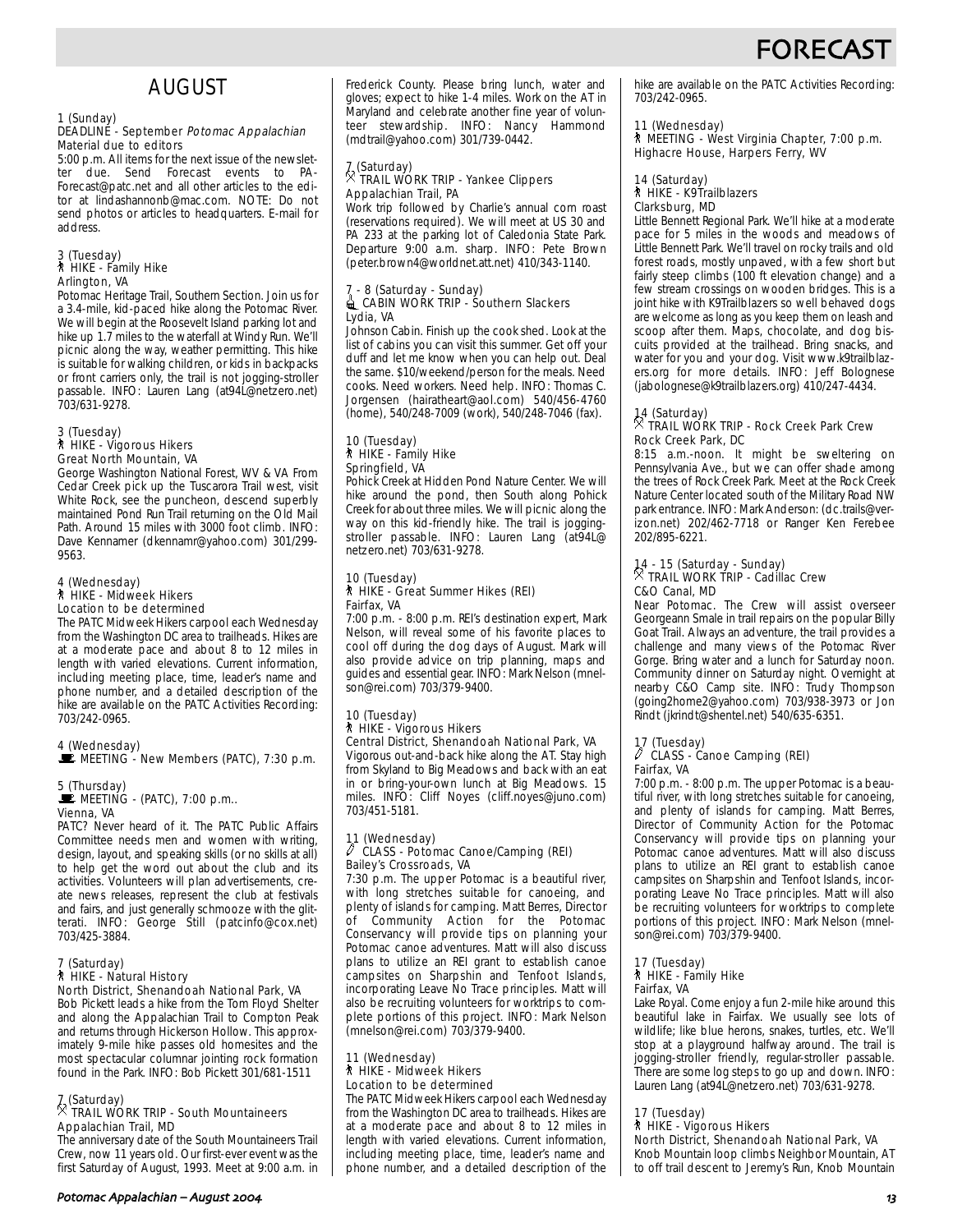# FORECAST

trail. Dip at end. About 17 miles, with 4100 foot climb. INFO: Chris Nolen (chrishiker@erols.com) 301/469-8931.

# 18 (Wednesday) ` HIKE - (Midweek Hikers) Location to be determined

The PATC Midweek Hikers carpool each Wednesday from the Washington DC area to trailheads. Hikes are at a moderate pace and about 8 to 12 miles in length with varied elevations. Current information, including meeting place, time, leader's name and phone number, and a detailed description of the hike are available on the PATC Activities Recording: 703/242-0965.

# 21 (Saturday) a CLASS - SMRG George Washington National Forest, VA

SMRG: Search Simulation. Ever wonder how SMRG conducts a search for a lost person? If so, come on out and see! All PATC members are invited to participate in a simulated search operation, which SMRG will be conducting in northern George Washington National Forest. Please bring water & food for the day, and wear boots appropriate for an off-trail day hike. Camping and a \$5 spaghetti dinner will also be available for intrepid souls staying for the whole day. INFO: TJ Willis (sim@smrg.org) 703/304-9973.

#### 21 (Saturday) ` HIKE - Moderate Brown Mountain, VA

9:00 a.m. meeting time. Onemile Run and Brown Mountain Loop. Visit a little-known gem of a trail, with airy hillside and stream shaded by hemlocks, then enjoy the vistas from Brown and Rocky mountains (see report on Onemile Run Trail in PA, Dec. 2003, p.19). Meet at the Brown Mountain Trail Overlook, walk along Skyline Drive to the Onemile Run Trail, descend to Onemile Run, follow the Run among healthy Hemlocks and across 12 stream crossings, take animal trails (lined with struggling Chestnut trees) to the lower Brown Mountain Trail, and ascend across sunny rock outcroppings (9.7 miles, 2,500 foot elevation change, moderate pace). Limited to 10 experienced hikers. INFO: John Ruppe (utilma\_84@yahoo.com) 540/271-3915.

#### 21 (Saturday)

#### ` HIKE - Waterfall and Wild Flower Series North District, Shenandoah National Park, VA

The thirteenth hike of the Series will a 14-mile circuit on the Bluff, Marshall and Appalachian Trails to include the 2 miles of bushwhack to the fall on Waterfall Run. Total elevation gain is 3600 feet. PATC Map 9. Meet at the Oakton Shopping Center parking lot at 7:30 a.m. INFO: Jack Thorsen (thorsen4@Juno.com) 703/339-6716 or William Needham (Needham82@aol.com) 410/884-9127.

### 21 (Saturday) . TRAIL WORK TRIP - Yankee Clippers Tuscarora Trail, PA

INFO: Pete Brown (peter.brown4@worldnet.att.net) 410/343-1140.

# 21 - 22 (Saturday - Sunday) . TRAIL WORK TRIP - Acme Treadway Co. Gore, VA

Tired of listening to those cicadas? Want to strike them where they live? Come on out and dig! We're set to continue construction of the public access trail to the Tuscarora Trail north of The Pinnacles shelter and south of Gore, VA on Saturday, August 20th. We will meet for breakfast at 9:00 A.M. in the Hayfield Family Restaurant west of Winchester on US Route 50; we will camp overnight near the work site. Space on the Crew is limited and fills up quickly. INFO: Don White (trlbldr@comcast.net) 804/795- 2914 by Wednesday, August 18th.

# 21 - 22 (Saturday - Sunday) . TRAIL WORK TRIP - Blue and White Crew Central District, Shenandoah National Park, VA The crew will perform maintenance on trails in the

Central District of SNP. Overnight accommodations are at the Pinnacles Research Center, just off Skyline Drive. INFO: Kerry Snow (kerry@trailcrews.net) 301/345-9408.

# 21 - 22 (Saturday - Sunday) . JAMAICAN TRAIL WORK TRIP - ND Hoodlums North District, Shenandoah National Park, VA

Come to de mountains, mon!! Trail work followed by Island fare of the Caribbean! The Hoodlums Trail Crew works on the Appalachian Trail and Blue-Blazed Trails in the North District of SNP. We work hard and enjoy the fruits of our labor afterwards via the theme meal and good company at a facility within the park. Old trail dogs and newcomers are always welcome. Come for the day, stay for the evening meal, camp out overnight in SNP – lots of options. Not a bad way to spend a weekend! We meet at Piney River Ranger Station, MP 22 on Skyline Drive, at 10:00 a.m. on Saturday<br>morning. INFO/RSVP: George Walters morning. INFO/RSVP: (gjwalters@starpower.net) 410/426-2724.

# 21 - 22 (Saturday - Sunday) . TRAIL WORK TRIP - Shenandoah Bartenders Old Rag Mountain, VA

We need your help on Ridge Trail, keeping this popular hike in navigable condition. Don't let another hiker be swallowed alive by overgrown brush. Come for either a day, or join us for a backpack camp in Nicholson Hollow, with a swim in the<br>Hughes River. INFO: Cathie Cummins INFO: Cathie (Cathie@wfa.net) 703/631-7421 evenings.

#### 21 - 22 (Saturday - Sunday) **R** TRAIL WORK TRIP - Blue and White Crew Shenandoah National Park Central District, VA

The crew will perform maintenance on trails in the Central District of SNP. Overnight accommodations are at the Pinnacles Research Center, just off Skyline Drive. INFO: Kerry Snow (kerry@trailcrews.net) 301/345-9408

#### 24 (Tuesday) ` HIKE - Vigorous Hikers

Central District, Shenandoah National Park, VA Climb from Broad Hollow on the Hazel Mountain Trail to Meadow Spring, return down Hannah Run, up Hot-Short Mountain Trail to Pine Hill Gap. About 16 miles with 3500 ft climb. INFO: Chris Nolen (chrishiker@erols.com) 301/469-8931.

#### 25 (Wednesday) ` HIKE - Great Summer Hikes (REI) Bailey's Crossroads, VA

7:30 p.m. REI's destination expert, Mark Nelson, will reveal some of his favorite places to cool off during the dog days of August. Mark will also provide advice on trip planning, maps and guides and<br>essential qear. INFO: Mark Nelson essential (mnelson@rei.com) 703/379-9400.

#### 25 (Wednesday) ` HIKE - Midweek Hikers Location to be determined

The PATC Midweek Hikers carpool each Wednesday from the Washington DC area to trailheads. Hikes are at a moderate pace and about 8 to 12 miles in length with varied elevations. Current information, including meeting place, time, leader's name and phone number, and a detailed description of the hike are available on the PATC Activities Recording: 703/242-0965.

# 28 - 29 (Saturday - Sunday) ` HIKE/CAMP - WV Chapter Laurel Highlands, PA

Laurel Ridge SP headquarters (Rte 653) to Kooser State Park, 12 miles. Car camp on Saturday at Ohiopyle State Park, hike on Sunday. Dave Jordahl (dave.jordahl@askdep.com) 240/777-7741.

# 28 - 29 (Saturday - Sunday) . TRAIL WORK TRIP - Cadillac Crew Fauquier County, VA

AT between I-66 and Rte. 50. Join the Crew as we attempt to complete the Ovoka Farms AT relocation project. The relocation, on land recently purchased by the ATPO, will provide open areas and views to the east. The environmental impact analysis has been completed and we are able to dig tread on the proposed route. Bring water and a lunch for Saturday noon. Community dinner on Saturday night. Overnight at project site. INFO: Trudy Thompson (going2home2@yahoo.com) 703/938-3973 or Jon Rindt (jkrindt@shentel.net) 540/635-6351.

#### 29 (Sunday)

#### ` HIKE - Leave No Trace Great Falls, MD

9:00 a.m. to noon. Join a hike along the Billy Goat Trail A for an introduction to Leave No Trace (LNT). See hike on July 25 for more information. INFO: Georgeann Smale (gsmale99@yahoo.com) 301/581-9584.

#### 31 (Tuesday) ` HIKE - Vigorous Hikers Massanutten Mountain, VA

Bring back memories of past Dogwood Events. Signal Knob Trail then down to Tuscarora Trail on Three Top Mountain returning via Powell Fort Camp and Mudhole Gap Trail 15 miles and 3000 foot climb. INFO: Chris Nolen (chrishiker@erols.com).

# SEPTEMBER

#### 1 (Wednesday)

#### DEADLINE - October Potomac Appalachian Material due to editors

5:00 p.m. All items for the next issue of the newsletter due. Send Forecast events to PA-Forecast@patc.net and all other articles to the editor at lindashannonb@mac.com. NOTE: Do not send photos or articles to headquarters. E-mail for address.

# 1 (Wednesday)

 $\mathbf{\dot{F}}$  MEETING - New Members (PATC), 7:30 p.m.

## 4 (Saturday) . TRAIL WORK TRIP - Yankee Clippers Appalachian Trail, PA

Meet at US 30 and PA 233 at the parking lot of Caledonia State Park. Departure 9:00 a.m. sharp. INFO: Pete Brown (peter.brown4@worldnet.att.net) 410/343-1140.

# 7 (Tuesday)

**MEETING - Trail Patrol, 7:30 p.m.** 

#### 8 (Wednesday)

MEETING - Mountaineering Section, 8:00 p.m.

### 11 (Saturday) . TRAIL WORK TRIP - Rock Creek Park Crew Washington, DC

(8:15 - Noon). Meet at the Rock Creek Nature Center located south of the Military Road NW park entrance. INFO: Mark Anderson (dc.trails@verizon.net) 202/462-7718 or Ranger Ken Ferebee 202/895-6221.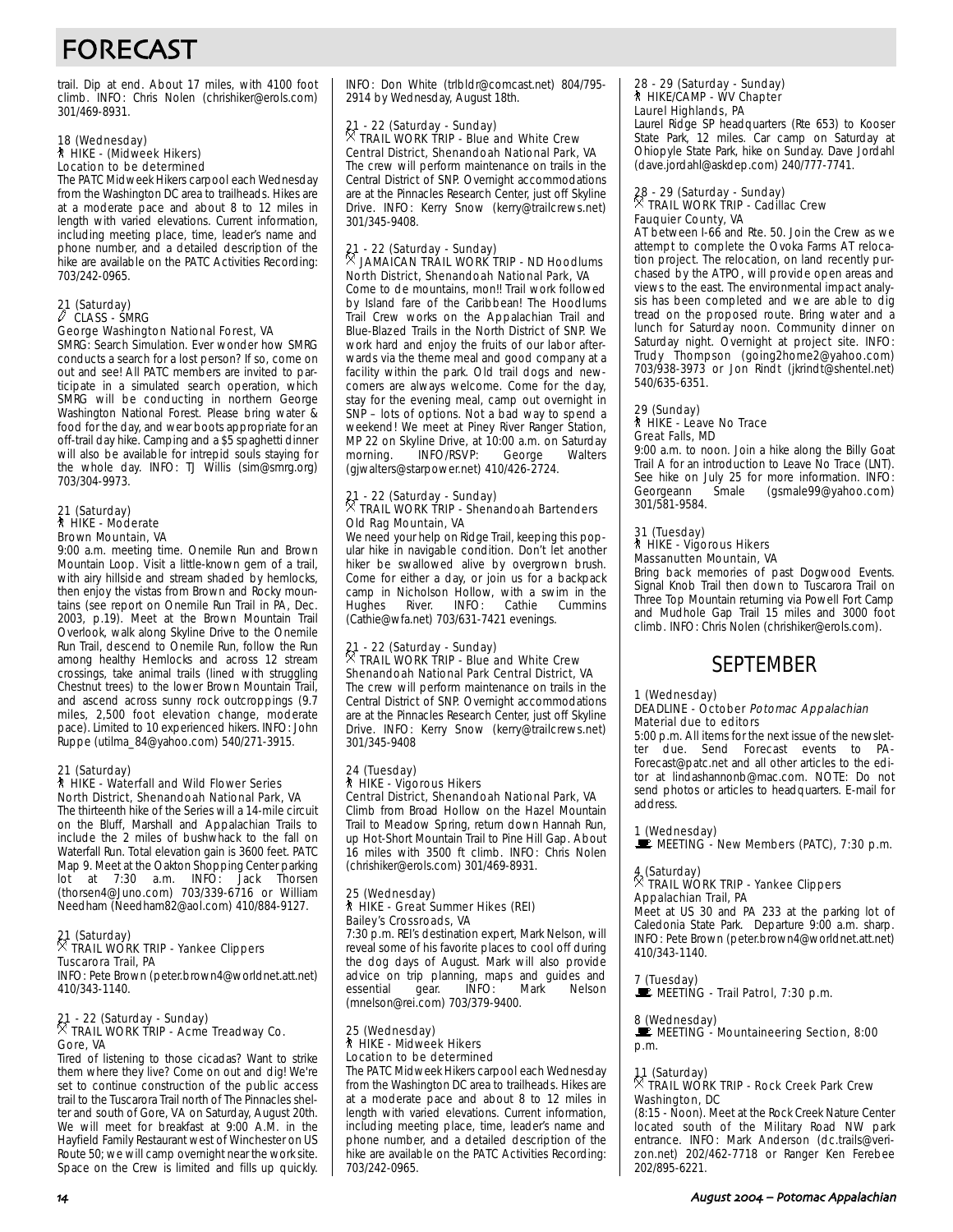# FORECAS

### 11 (Saturday) . TRAIL WORK TRIP - South Mountaineers Appalachian Trail, MD

The South Mountaineers Trail Crew has been working on the Appalachian and Catoctin Trails in Maryland since 1993. We are always happy to see new faces. Please bring lunch, water and gloves and meet us near Frederick, MD at 9:00 a.m. Expect to work into the afternoon and hike 1-4<br>miles. INFO: Nancy Hammond, miles. INFO: Nancy Hammond, (mdtrail@yahoo.com) 301/739-0442.

# 11 - 12 (Saturday - Sunday) <sup>i</sup>CABIN WORK TRIP - Southern Slackers Highacre House, Harpers Ferry, WV

Paint, clean, finish the barn cleaning. INFO: Thomas C. Jorgensen (hairatheart@aol.com) 540/456-4760 (home) 540/248-7009 (work) 540/248-7046 (fax).

# 11 - 12 (Saturday - Sunday) <sup>i</sup>CLASS - Hike Leadership Training Vienna, VA

The Trail Patrol is hosting this two day course which uses classroom and hands-on instruction to teach participants the essential skills for leading safe, enjoyable hikes with minimal environmental impact. The topics to be covered include: Medical Emergencies, Planning, Personal Equipment, Leave No Trace, Leadership Skills, Standard Procedures, Emergency Procedures, and Navigation and Map Reading. INFO: Ben Fernandez (3ferns@adelphia.net) 703/327-9788.

# 11 - 12 (Saturday - Sunday) . TRAIL WORK TRIP - Cadillac Crew Tuscarora Trail East of Berkeley Springs, WV

The Cadillac Crew will be working on the Tuscarora Trail at the north end of Sleepy Creek WMA. The project involves a trail relocation across a ridge line to avoid ATV traffic and provide views. Community dinner on Saturday night. Overnight at Brill Cabin near Shockeys Knob. INFO: Trudy Thompson (going2home2@yahoo.com) 703/938-3973 or Jon Rindt (jkrindt@shentel.net) 540/635-6351.

# 13 (Monday) a CLASS - BP101 - Introductory Night Vienna,VA

7:30 p.m. - 9:30 p.m. The BP101 class provides those persons, 18 years and older, who have moderate or no backpacking experience with the opportunity to expand their enjoyment of the outdoors through the practice of backpacking. The class provides basic instruction in equipment selection and use; information and techniques to enhance safety and comfort; and Leave No Trace methods to protect our fragile backcountry environment. It also provides more experienced backpackers an opportunity to hone or renew their skills, and adapt their backpacking techniques to the Leave No Trace wilderness ethic. After classroom instruction, the class will take their new skills out in the field. Instructional Weekend: Sep 18-19. Backpacking trip: Oct 2-3 accompanied by experienced backpacking instructors. Fee: \$60.00 for PATC Members; \$75.00 for non-members. INFO: John Browne (back2\_packing@cox.net) 703/425-5645 or see ad elsewhere this issue.

### 13 (Monday) a CLASS - Backpacking 202 - Planning 1 Vienna, VA

7:30 - 10:00 p.m. Trail Patrol presents an intermediate backpacking course focused on planning small group trips. First of three planning sessions. Working in groups of eight or less, participants have the opportunity to expand or renew their skills by planning and executing a three-day group backpacking trip (Columbus Day weekend, Oct. 9-11). Covers equipment selection and use, route planning, food planning, safety and comfort in challenging conditions, and Leave No Trace (LNT) principles. Experienced instructors facilitate group planning sessions and accompany the weekend trip. Fee: \$40.00 for PATC Members; \$55.00 for non-members. Applicants must know the basics and have some backpacking experience. INFO: John Browne (back2\_packing@cox.net) 703/425-5645 or see ad on page 8 of this issue.

# MEETING - PATC Council, 7:00 p.m. 15 (Wednesday) ` HIKE - Easy Hikers Carderock, MD

14 (Tuesday)

To Great Falls. A 6-mile hike along picturesque section of C&O Canal. Meet at 10:15 a.m. Take Exit 41 off Beltway (Interstate 495) and follow signs to Carderock. Go to third parking lot. One small rocky stretch. Lunch will be at the halfway point. Bring plenty of water. Group will return to starting point after lunch. INFO: Jim Flanigan (jflanigan@aol.com) 202/554-3775.

#### 18 (Saturday) ` HIKE - Tuscarora Trail Morgan County, WV

Enjoy a 5 mile hike with 300 ft elevation gain, on the Tuscarora Trail in woods and on country roads from Spruce Pine County Park north to River Road. Hikers will pass through the PATC owned Ruth Morris and Hauvermale tracts. Hike is co-sponsored by the Sleepy Creek Watershed Assoc & the Morgan County Ecotourism Assoc. INFO: Walter Smith (wsmith@visuallink.com) 540/678-0423.

#### 18 (Saturday)

#### ` HIKE - Waterfall and Wild Flower Series Central District, Shenandoah National Park, VA

The 14th hike of the Waterfall and Wild Flower Series will a 15-mile circuit on the Slaughter, Appalachian, Bearfence and Conway River Trails to include the bushwhack to the Devil's Ditch Falls. Total elevation is approximately 3400 feet. PATC Map 10. Meet at the Oakton Shopping Center parking lot at 7:30 a.m. INFO: Jack Thorsen (thorsen4@Juno.com) 703/39- 6716 or William Needham, (Needham82@aol.com) 410/884-9127.

#### 18 (Saturday)<br>X That . TRAIL WORK TRIP - Yankee Clippers Tuscarora Trail, PA

INFO: Pete Brown (peter.brown4@worldnet.att.net) 410/343-1140.

#### 18 - 19 (Saturday - Sunday) CLASS - Backpacking 101 Prince William Forest Park, Triangle, VA

This instructional weekend follows the introductory night (see Sep 13 event listing). The BP101 Introductory BACKPACKING Course provides those persons, 18 years and older, who have moderate or no backpacking experience with the opportunity to expand their enjoyment of the outdoors through the practice of backpacking. The students will then use their new skills on an overnight backpacking trip Oct. 2-3 accompanied by experienced backpacking instructors. INFO: John Browne (back2\_packing@cox.net) 703/425-5645 or see ad elsewhere this issue.

#### 18 - 19 (Saturday - Sunday) ` HIKE - Natural History Backpacking Trip St. Mary's Wilderness, GWNF, VA

Join Bob Pickett and friends as we visit a nearby wilderness area for an overnight backpacking trip into this interesting area. We'll hike down the Minebank trail and then up the St. Mary's trail to Green Pond for the night. Mileage is about six miles on Saturday and four on Sunday. The hike must be considered moderately difficult, with a steep 800' ascent as we approach Green Pond Saturday. Sunday is an easy hike out. INFO: Bob Pickett 301/681-1511.

#### 18 - 19 (Saturday - Sunday)  $\ell$  CLASS - North District Trails Workshop North District, Shenandoah National Park, VA

Mathews Arm Campground. Come and join PATC and SNP trails professionals for the 17th annual North District workshop. See article elsewhere this issue. INFO/RSVP: George Walters (gjwalters@starpower.net) 410/426-2724.

#### 18 - 19 (Saturday - Sunday)  $\overline{X}$  TRAIL WORK TRIP - Acme Treadway Co. Gore, VA

Are you frustrated by your high-tech, high-stress job? Think there's something better out there, but you just don't have the skills and don't know where to turn? You, too, can be a Certifiable Rock Mason! That's right, and YOUR Club offers YOU free training!!! On the Tuscarora Trail, when the Acme Treadway Co. continues construction of the public access trail to the Tuscarora Trail north of The Pinnacles shelter and south of Gore, VA on Saturday, September 18th. We will meet for breakfast at 9:00 A.M. in the Hayfield Family Restaurant west of Winchester on US Route 50; we will camp overnight near the work site. Space on the Crew is limited and fills up quickly. INFO: Don White (rlbldr@comcast.net) 804/795-2914 by Wednesday, September 15.

#### 20 (Monday)

#### $\ell$  CLASS - BP202 - Planning Session 2 Vienna, VA

7:30 - 9:30 p.m. Trail Patrol presents an intermediate backpacking course focused on planning small group trips. Second of three planning sessions (see Sept. 13 event listing). INFO: John Browne (back2\_packing@cox.net) 703/425-5645 or see ad on page 8 of this issue.

#### 20 (Monday)

#### $\blacksquare$  MEETING - Group Planning Sessions Vienna, VA

Three Monday nights, 7:30-9:30: Sep 13, 20 and 27 , 2004. PATC Headquarters, 118 Park Street, SE. Weekend Outing – Location to be determined. Three days, two nights: Columbus Day weekend, Oct 9 - 11, 2004. Fee: \$40.00 for PATC Members; \$55.00 for non-members Pre-registration is required. Applicants must know the basics and have some backpacking experience. To receive a registration form and for all other information, call or email John Browne (email back2\_packing@cox.net) 703/425-5645.

#### 22 (Wednesday) ` HIKE - Easy Hikers Washington, DC

The Easy Hikers will hike about 4 moderate miles in Scott's Run Park along the Potomac near the American Legion Bridge. Meet at 10:15 a.m. at the SECOND parking area on Georgetown Pike (VA 193). Bring lunch and water. No restrooms. Directions: Exit the Beltway (I-495) at Exit 44. Go west on Georgetown Pike (VA 193) 0.6 miles to Swink's Mill Rd.(on left) and turn right into parking lot. INFO: Shirley Rettig 703/836-0147.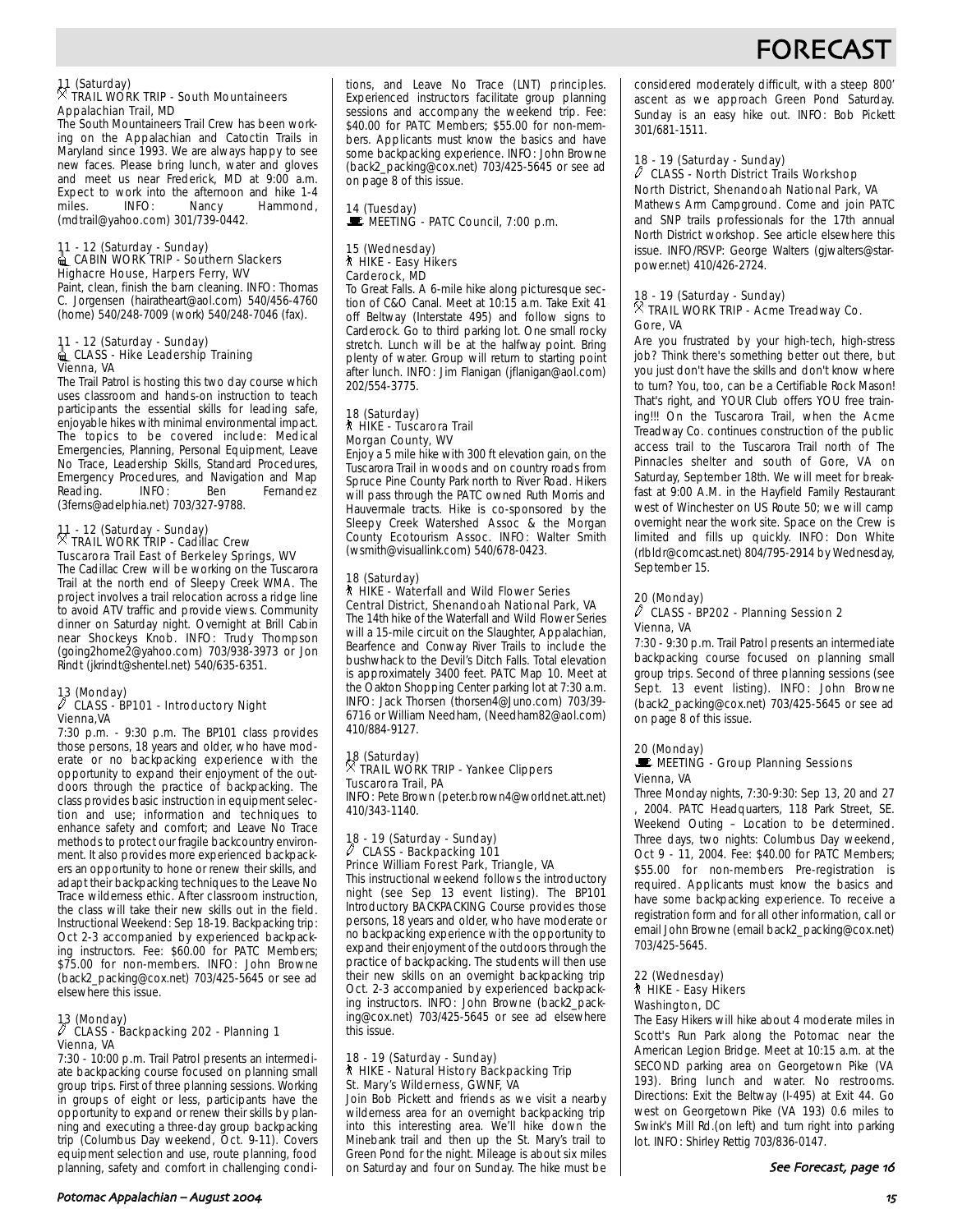# Bob Pickett's Appalachian Nature: Coyotes Make a Comeback?

 ${\bf A}$ few weeks ago, I was visiting with my parents, who live in  ${\bf A}$ McLean, Va. They were lamenting the fact that the raccoons they used to feed on their back porch were no longer appearing. In fact, nor were the cats. It seemed to them that someone must have put out poisonous bait to eliminate the raccoons, affecting the cat population as well. That may well be the case. However, I proposed an alternative hypothesis to account for this sudden disappearance. How about coyotes? It's not that farfetched. I recently read about coyotes making an appearance in Fairfax City. In fact, during the preparation of my Appalachian Mammals Web site (www.bobpickett.org), I was told by the state fur bearer biologists that coyotes could be found in every county in Pennsylvania, Maryland, Virginia, West Virginia, and North Carolina! I was also told the word should be pronounced, "kyo-tee" not "ky-ote." The name coyote comes from the Aztec word coyotl, meaning barking dog.

# **Coyotes Bulk up, Hit the Trail East**

Coyotes and their close relatives, the timber, or gray, wolves, had been extirpated from this region over a hundred years ago by our farming ancestors who feared for the well-being of their livestock. But, the coyote is back. Traveling east from the Great Plains, our coyotes mixed their genes with the much larger timber wolf as they met in the Great Lakes region before continuing east and south to our neighborhoods. Western coyotes weigh 20 to 25 pounds, while our Eastern coyotes average 35 to 40 pounds (this contrasts with the 110-pound gray wolf). Concurrently, coyotes spread through Texas to the east and northeast to Virginia.

As coyote populations increase in our Eastern states, their presence will eventually be known to all. They are incredibly adaptable and behaviorally variable as a species. Coyotes may live singly, in pairs, or in packs. The available prey will in large part determine size of the social unit (solitary in areas of rodents; packs of three to seven in areas with only large ungulates). Thus, as opposed to coyotes in the West, where open-grasslands support large herbivores, it would be reasonable to assume most coyotes in the East would tend to be in pairs or singles.

A coyote's diet in our area would be primarily small rodents and rabbits, with some fruits, herbs, insects, and winter carrion to add to their omnivorous nature. The coyote is also a significant predator of deer fawns in the spring and weakened adult deer in winter. However, it is noted that they can, and will, prey on other small mammals they might find, including raccoons and roving felines!

Similar to a slightly built German shepherd, this carnivore has a busy tail tipped in black. Large variations in pelage exist from nearly all black to nearly all white phases (approximately 25 percent of the coyotes in Virginia are mostly black). In the continuum of canid sizes, from largest to smallest, our native species include the gray wolf, red wolf, coyote, red fox (see my Web site for details about the debated origin of this species), and gray fox. This size difference enables each species to specialize on a slightly different prey base.

# **Coyote Characteristics**

Although some coyote pairs are monogamous, bonding for life (especially in areas of low densities), coyotes normally don't mate for life, but may stay as a pair for several years. Nor do they live in dens, except for birthing. Rather, they will sleep anywhere a concealed site can be found within their flexible home range.

The Eastern population doesn't seem to howl as much as Western populations, but their calls are becoming more prevalent. When running, coyotes distinguish themselves by holding their tails between their legs. All other canids run with their tails either horizontal (wolves) or curled over the back (domestic dogs).

#### See Bob, page 8

# FORECAST

### Forecast, from page 15

# 24 - 25 (Friday - Saturday)<br>*<del>寻</del> SPECIAL EVENT - Retreat at Glass House* Fort Valley, VA

Come enjoy the cool fall air, and the changing leaves as the Northern Shenandoah Valley Chapter spends another weekend in the secluded glass house in beautiful Fort Valley. Bring food to share and clothes to hike in and enjoy the beginning of fall in a fine setting. INFO: Lee Sheaffer (thumpers@visuallink.com) 540/955-0736.

#### 25 (Saturday) ` HIKE - Northern Shenandoah Valley Chapter Appalachian Trail, VA

Another in our series of hikes along the AT in Northern Virginia. Enjoy the beginning of fall along a lovely stretch of trail in the Northern Shenandoah Valley. INFO: Lee Sheaffer (thumpers@visuallink.com) 540/955-0736.

# 25 (Saturday) . TRAIL WORK TRIP - South Mountaineers Appalachian Trail, MD

Don't be fooled, this is a work event of the South Mountaineers. But its also a hobby ... maintaining the trails for hikers since 1993. Join our ranks and have fun with us in the woods, novices welcome. The South Mountaineers' events meet near Frederick, MD at 9:00 a.m. Please bring lunch, water and gloves; expect to hike 1-4 miles. INFO: Nancy Hammond (mdtrail@yahoo.com) 301/739-0442.

#### 25 - 26 (Saturday - Sunday)  $\%$  TRAIL WORK TRIP - Blue and White Crew

Central District, Shenandoah National Park, VA The crew will perform maintenance on trails in the Central District of SNP. Overnight accommodations are at the Pinnacles Research Center, just off Skyline Drive. INFO: Kerry Snow (kerry@trailcrews.net) 301/345-9408.

#### 26 (Sunday) ` HIKE - Civil War History Gettysburg, PA

We'll be touring the battlefield at Gettysburg on foot for this approximately 9-mile, moderate hike. We'll see such historic locations as Little Round Top, Devil's Den, the Confederate High Water Mark, and pass by the Eisenhower Farm as well. Contact Vince Ferrari (ferrari3@ix.netcom.com) 301/249-2210.

# 27 (Monday)

#### $\ell$  CLASS - BP202 - Planning Session 3 Vienna, VA

7:30 - 9:30 p.m. Trail Patrol presents an intermediate backpacking course focused on planning small group trips. Third of three planning sessions (see Sep 13 event listing). INFO: John Browne (back2\_packing@cox.net) 703/425-5645 or see ad on page 8 of this issue.

#### 28 (Tuesday) **WEETING - Shenandoah Mountain Rescue** Group (Business meeting), 7:30 p.m.

#### 29 (Wednesday) ` HIKE - Easy Hikers

### Battery Kemble, DC

The Easy Hikers will make a 4- to 5- mile circuit on the Battery Kemble and Glover Archbold trails and the C & O canal towpath. Meet at 10:15 a.m. at Battery Kemble Park. Bring lunch and water. Dogs welcome. Directions: From MacArthur Blvd., turn NE (left if inbound, right if outbound) onto Chain Bridge Rd. Go 1⁄2 mile to park entrance on right. Follow road to parking area. INFO: Jennifer Newton (jnewton700@aol.com) 202/543-3039. ❏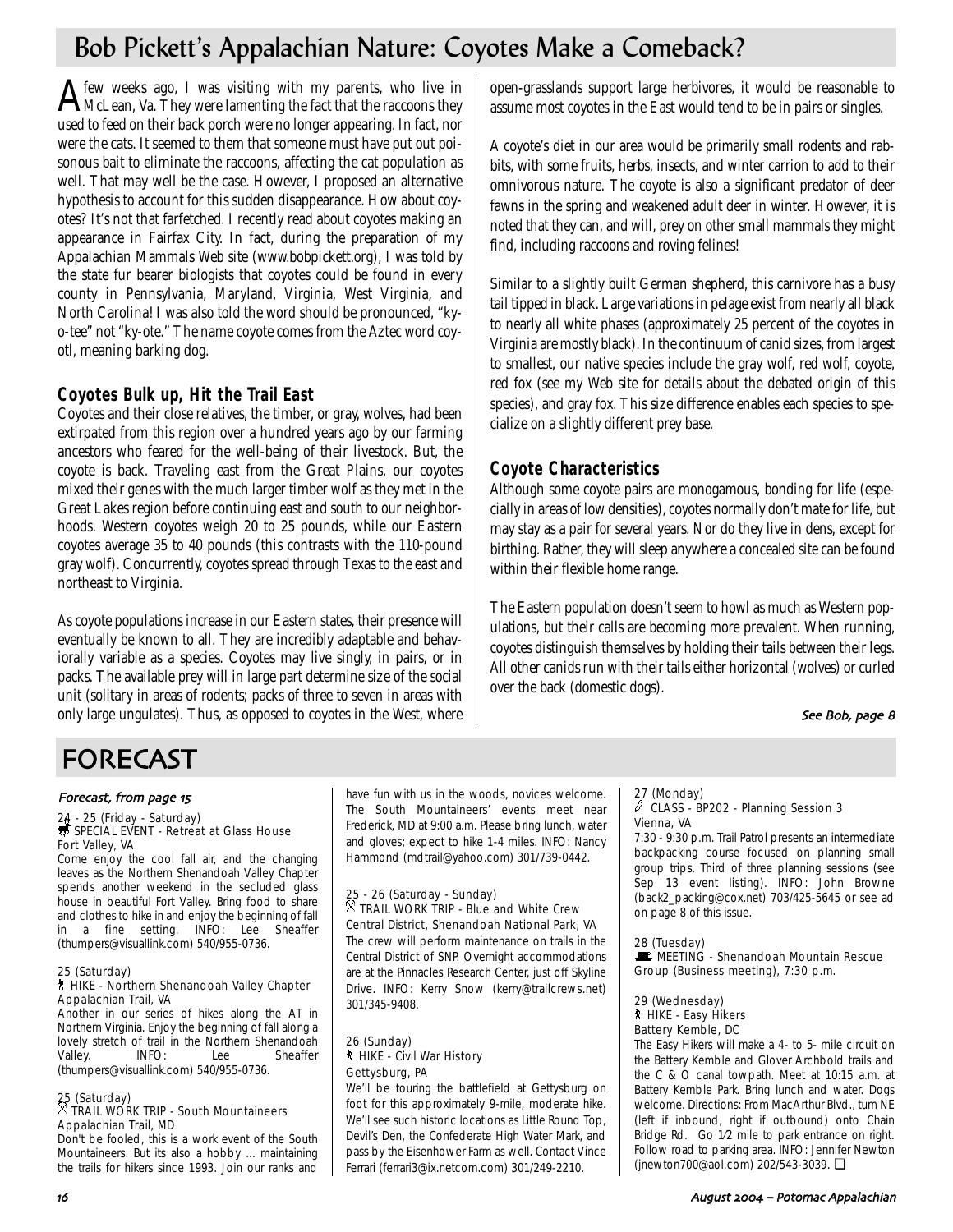# **Trail Community Will Miss**

# **Longtime Advocate**

# **William Harry Wilcox**

William Harry Wilcox died May 21, 2004, at Hospice of the Valley, Scottsdale, Ariz., at age 84 – a man of many accomplishments and enthusiasms.

Bill Wilcox was born in Philadelphia in 1919 and grew up in Wilkes-Barre, Pa., and Garden City, Long Island. He earned his BA from the University of Connecticut, where he met his wife, Madeleine. During World War II he was a bombardier and flew many missions over Southeast Asia. Returning from the war, he earned a master's degree in public administration and began a series of jobs reflecting his life-long interest in government, public policy, and politics.

From 1954 to 1971 Bill was the executive director of the Greater Philadelphia Movement, a nationally recognized reform nonprofit organization composed of Philadelphia's elite "movers and shakers." In 1971 Pennsylvania Gov. Milton Shapp appointed him Secretary of Community Affairs, and Bill soon became head of the state's disaster relief activities after Hurricane Agnes in 1972. In 1977, President Jimmy Carter appointed him to head the Department of Housing and Urban Development's Federal Disaster Assistance Administration, which was later merged into the Federal Emergency Management Agency (FEMA).

With the end of the Carter administration, Bill became a senior legislative assistant in the Washington, D.C., office of Sen. Arlen Spector (R-Pa.). Then in 1983, he did something typically unexpected and adventurous – he joined the Peace Corps. He spent two years in Jamaica, wrote about his experiences, and published the first guide ever written to hiking trails in the Blue Mountains of Jamaica. At the end of his Peace Corps time, he was nearing retirement age but showed little interest in stopping work. He continued to work part-time for Partners of the Americas, the Environmental Protection Agency (EPA), and FEMA.

After the accidental automobile death of his wife in 1988, he moved from Fairfax, Va., to Arizona in 1991 to start a new life. He became a housing co-op shareholder and in 1998 president of its board of directors. He was active in many local organizations, including Valley Forward and Pueblo Grande Museum (where he was a docent), and in 2002 he<br>established Arizona's first Senior established Arizona's first Senior Environmental Corps.

Bill was a frequent world traveler; a tireless hiker, trail worker, bicycler, camper; and a prize-winning photographer. He was long affiliated with the Appalachian Mountain Club, the Potomac Appalachian Trail Club, the American Youth Hostel, and the American Hiking Society. He loved Arizona and particularly its Native American culture.

Bill was indefatigable and seemed indestructible (he survived two cancers, a broken neck, and a broken hip). It is hard to believe that he is not still with us. He is survived by his son, Gregory Wilcox, and daughter-in-law, Yaqi Zhang, of Berkeley, Calif.; his daughter, Robin Wilcox, of Dallas; and his sister, Betty Wieland, of Easton, Md.

If Bill were here, he would gratefully appreciate gifts of flowers, but would much prefer that his friends send a contribution in his memory to Pueblo Grande Museum and Archaeological Park, 4619E. Washington St., Phoenix, AZ 85034-1909. ❏

*—Submitted by William Newsome*

# **Douglas Dwight Faris: Former Park Superintendent**

Douglas Dwight Faris, age 58, died from<br>complications of cancer July 9, 2004, at his home in Fayetteville, Ark. Although he was a native of Washington County, Va., he had lived in South Carolina, Colorado, Massachusetts, New Mexico, and Maryland and had recently moved to Arkansas.

Doug graduated from Emory and Henry College in 1968 with a BA in history and psychology. He received an MA in geography at the University of South Carolina in 1972.

In 1973 he took a position as an environmental planner for the city of Denver. He also taught courses in land planning at Denver Metropolitan State College. In 1974 he began his permanent career with the National Park Service after being a seasonal employee at Yellowstone National Park in the late 1960s. From 1974 to 1978 he was a planning team captain at the Denver Service Center and worked on plans for many parks, including the Fire Island National Seashore and Assateague Island National Seashore.

From 1978 to 1980, Doug was project planner for the Lowell National Historic Park, which was the first national park dedicated to the industrial revolution in the country. In 1981, he was a park planner for the Southwest Regional Office of the National Park Service in Santa Fe, N.M. For the past nine years he had served as park superintendent for the Chesapeake and Ohio Canal National Park, which runs 185 miles from the Georgetown area of Washington, D.C., into Cumberland, Md. He had a long distinguished career with the National Park Service and retired after 30 years in January 2004.

Throughout his career, Doug received numerous awards, including 2003 Superintendent of the Year for the National Capital Region, The Justice William O. Douglas Award for Leadership and Outstanding Achievement from the C&O Canal Association and the Conservation Achievement Award from the Southwest Regional Office of the National Park Service.

In Fayetteville, Ark., Doug was a member of Sequoyah United Methodist Church and a consultant for the Northwest Arkansas Land Trust. He enjoyed gardening and traveling and was the family genealogist.

Doug is survived by his wife of 34 years, Jean Spears Faris, Fayetteville, Ark.; one daughter, Shelly Bohach, and her husband Lt. Joshua Bohach, Jacksonville, Fla,; one son, Shane Faris, Springfield, Mo.; his parents, Gale and Lois Bethel Faris, Glade Spring, Va.; his brother Ron and his wife Charlotte Faris, Marion, Va.; his brother Gale Jr. and his wife Sandra Faris, Chapel Hill, N.C.; and several nieces and nephews.

In lieu of flowers the family requests memorial contributions to be made in his honor to the Northwest Arkansas Land Trust, PO Box 687, Springdale, AR 72765; the C&O Canal Association, PO Box 366, Glen Echo, MD 20812-0366; or a charity of your choice.  $\Box$ 

*—Submitted by Jack Reeder*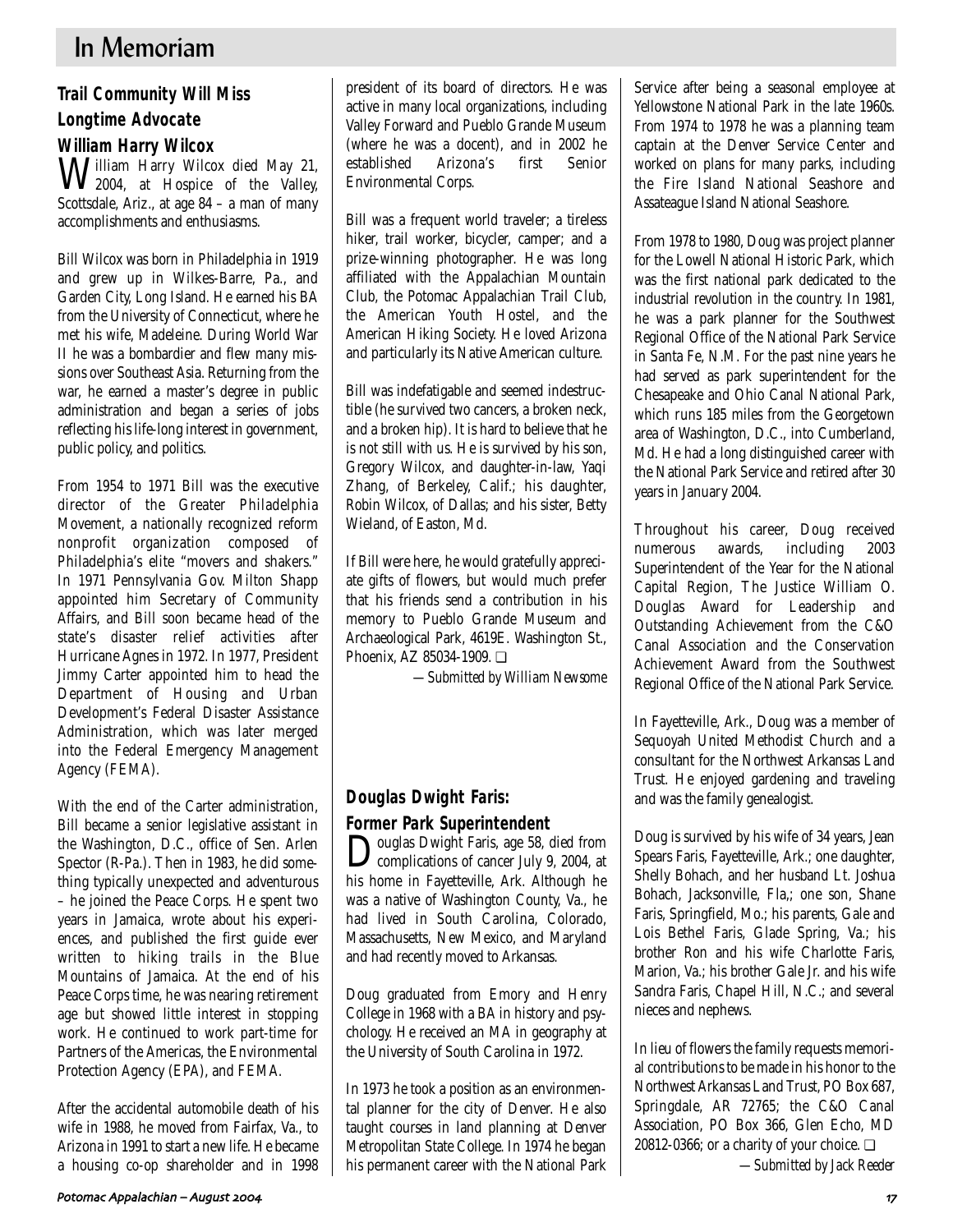# Amenities – Much Ado About Nothing?

*In response to the recent articles in the June issue of the* PA *by club President Tom Johnson and ATC representative Karen Lutz, I submit this attached point of view.* 

After reading the articles in the current issue (June) of the *Potomac Appalachian* under the headings Tom's Trail Talk and Shelters: Luxurious or Simplistic, I thought it about time I weighed in on the discussion. I'm the person who may have initiated the discussion of amenities on the trail as the overseer and offender for providing a significant threat to the "primitive experience" of the AT user by placing solar accent lights and hanging plants at the Quarry Gap shelter site.

Just a quick background. I have been caring for the Quarry Gap shelter area and surrounding trails since the late 1970s. I am nearing 12,000 volunteer hours with PATC as a shelter, trail, and cabin overseer as well as a corridor monitor. I have logged over 150,000 miles on vehicles on behalf of PATC. This is just to say I take my commitment to my responsibilities on behalf of PATC seriously. Not as a casual undertaking when I have nothing better to do but as a regularly scheduled commitment to my word to the club that I will maintain my shelter, trail, cabin and corridor to the highest standards – MY standards.

Karen Lutz states that Benton Mackaye's vision for the user of the AT was a "primitive experience." I agree. However, the meaning of "primitive experience" for the early users such as Mackaye, Myron Avery, and Earl Schaffer was quite different from the primitive expectations of the user of the trail today. Primitive today means no electricity, no running water, no flush toilets, no TV or AC. These men hit the trail with a knapsack, bedroll and a hatchet to seek the "primitive experience" on their journey. Today's users come to the trail dressed in the latest of fashion, Gor-tex boots, the latest in technology in backpacks loaded with ultra-light tents and sleeping gear, stoves, water filters, head lamps, Treking poles, and oh yes, don't forget the cell phone. Hikers seeking the "primitive experience" – I don't think so. While the motive of the users of the trail remains the same – escape from the urban rat race – it is not to seek the wilderness experience but to seek a change of scenery as comfortably as they can.

As a shelter overseer I come in contact with hundreds of thru-hikers each year. Many are overnight guests at my nearby cottage. Great conversation, great experiences, and longtime friendships have been generated from these many guests. Talking with these folks and hundreds of other trail users about the amenities Lutz mentions, I have never heard a complaint about them spoiling their "primitive experience." Sitting at the Quarry Gap shelter area in the quiet of the evening, listening to the burbling of the small stream as the water makes its way in front of the shelter, and to the last song of the day of the songbird and smelling the fragrance of the flowers on each end of the shelter structure the overnight guest can relax and reflect on his individual journey and come to the conclusion that this setting is really worth the walk. As possibly the last person connected to PATC that the northbound hikers will see, I strive to give these folks something of PATC to remember.

It scares me to death to think that with ATC's decision to delegate more responsibility to regional offices that the issue of amenities along the trail should receive such high priority and attention. I would think that protecting and keeping the trail passable would receive a much higher priority.

Imagine hiking along a gravel trail two abreast along a beautiful flowing water source, passing park benches by the water, in the distance you see a structure with a picnic table with a roof over it. Hikers are eating. There is someone rocking in a chair – not an Adirondack chair – a register box, flowers, and a porch swing. Have you arrived at the Quarry Gap Shelter? NO! Add to the above a pay telephone, a bulletin board with advertisements beckoning the weary hikers to eat and sleep and an outside water spigot and you are at the Mid-Atlantic office of the ATC just 10 feet off the AT. Interesting that Lutz carefully worded her comments to state "backcountry sites" when referring to where the offending amenities should not be present and not at the Mid-Atlantic office. Apparently these amenities only affect the "primitive experience" at certain locations along the trail and not others.

Lutz probably did not know of the question posed to the PATC membership on this subject when she submitted the article. It is obvious from the response of the membership (37 out of 6,000+) that the membership does not care. The people who we should pose the question to would be the trail users. I suggest that the Mid-Atlantic office add to their list of questions to ask of hikers at the office what they think of each maintaining club's performance along the trail and if the amenities provided detract or enhance the hiker's experience. Also, ask which shelter sites they favored. I suspect that PATC and Quarry Gap will be mentioned quite frequently at the top of the list.

I am proud to represent PATC in southern Pennsylvania, and I will continue to try to add a pleasant memory to the hiker's experience along their journey by providing a safe, clean, and tranquil (Tom's description) shelter site for all users. ❏

> *—Respectfully submitted, Jim Stauch Jr. "Innkeeper"*

P.S. Hiker's remember to deadhead and water the flowers before you leave. Leave the area as you have found it, and take your trash with you.

#### Gypsy Springs, from page 1

made the drape and told Neal to hang them. They add a touch of class. Thanks. To Becky Miller's parents for the donation of the couch that blends right in and to Becky and Chris Miller for their help on the project and for delivering the couch. Becky, you still have painting to finish. Too many others, Chip Black, Pete Brown, Dave Trone, Ester Althouse, and to whomever I forgot, I apologize. A very special thanks to the lovely and talented Barb Black for sending Al to help and providing great treats for yours truly and great suppers. How can we work so much and gain 10 pounds?

We have tried to make Gypsy Springs Cottage the very best in the system. We hope those that use the cottage will think so and use it many times.

With pride Al and I present Gypsy Springs Cottage to the members and public for their use on behalf of the PATC. ❏

*—Jim Stauch*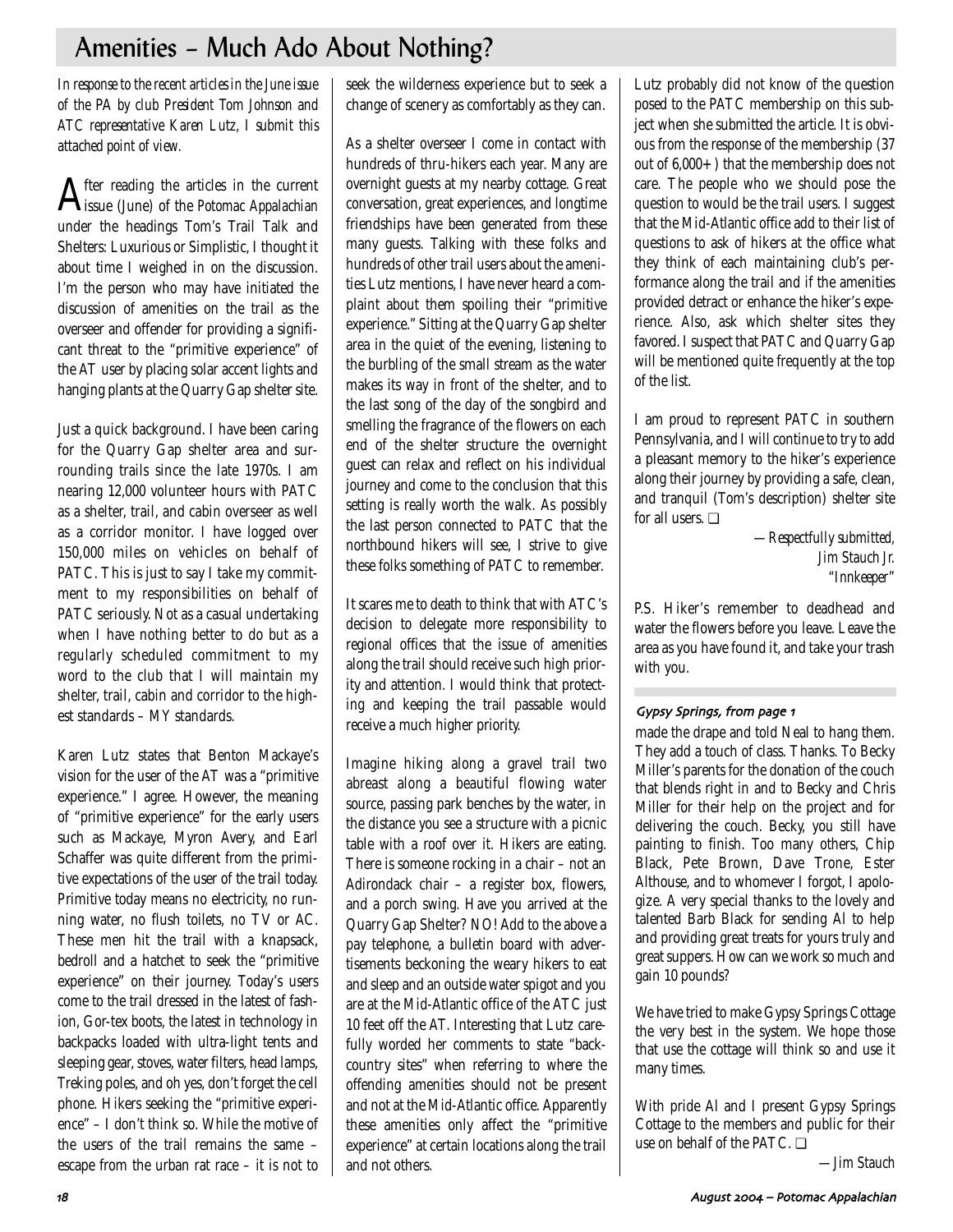# AT's Comprehensive Plan Stands the Test of Time

# **Managing the Appalachian Trail Under Cooperative Agreements**

In the last two *PAs*, we discussed the<br>National Trails System Act (NTSA) and National Trails System Act (NTSA) and the 1981 Comprehensive Plan for the Appalachian Trail, including the cooperative management system for implementing it. With those articles as background, we will address a single contract, the 1994 Cooperative Agreement between the National Park Service and the Appalachian Trail Conference.

This contract establishes the relationship between the federal agency with overall responsibility for the AT, the National Park Service, on the one hand, and the Appalachian Trail Conference and its 31 trailmaintaining member clubs on the other. Thus, while there are many cooperative agreements between federal, state, and local agencies and ATC and its member clubs, this one sits at the top of the pyramid and creates a basic division of responsibility for the trail. Discussing the agreement also highlights the extent to which ATC depends on federal payments to carry out its responsibilities.

# **Cooperative Agreements Under the NTSA**

The cooperative agreement is grounded in a number of provisions in the original 1968 law and the 1983 amendments, as well as the 1978 comprehensive plan mandate and the AT plan under it (see July 2004 *PA* article). It is important to review these statutory bases.

1. Cooperative Agreements. As applied to the AT, a provision of the NTSA allows the secretary of the interior to "enter into written cooperative agreements with the states or their political subdivisions, landowners, private organizations, or individuals to operate, develop, or maintain any portion [of the AT] either within or outside a federal administered area." ATC and its member clubs qualify, and NPS can enter into cooperative agreements with them. This statutory language was part of the original 1968 law and has not been changed. Using this authority, NPS began entering into agreements with ATC in 1970.

In 1983, this section was amended to add two provisions that may be included in cooperative agreements. They are ones: a.) providing "limited financial assistance to encourage participation in the acquisition, protection, operation, development, and maintenance" of trails, and b.) according "volunteer in the park or volunteer in the forest status" under other federal laws (see March 2004 *PA* article).

2. Volunteer Management and Planning Role. Consistent with the emphasis on the volunteer resource in the 1981 Comprehensive Plan (see July 2004 PA article), in 1983 Congress also gave volunteers a role in the planning and management of trails by adding two new provisions. In a statutory purpose section (Section 2(c)) and later in a substantive section (Section 11), Congress authorized the Secretary of the Interior "to encourage volunteers and volunteer organizations to plan, develop, maintain, and manage, where appropriate, trails throughout the nation." The Secretary's authority was in "addition to the cooperative agreement and other authorities contained" in the NTSA. The Secretary "may assist volunteers and volunteer organizations" in all these areas and was authorized to make "federal facilities, equipment, tools, and technical assistance" available to them.

# **The NPS-ATC Cooperative Agreement**

1. History and General Terms. The first cooperative agreement under the present statutory scheme was executed in 1984 for a five-year term and renewed in 1989 for another five years. The current cooperative agreement was signed on Feb. 28, 1994. Unless terminated sooner, the agreement "shall remain in effect until Sept. 30, 2003, at which time it is the intention of the parties that it will be renewed and continue to be renewed for additional 10 year periods." A new agreement has not been signed, and NPS and ATC continue to operate under the 1994 contract.

There is a unilateral termination clause, allowing either ATC or NPS to terminate it with a year's written notice to the other party. However, after 34 years of operating under similar agreements, ATC and NPS are more than a little joined at the hip, and neither party is likely to trigger this clause.

2. Responsibilities of NPS and ATC; Delegations and Redelegations. A basic legal concept in the cooperative agreement is delegation. In this case, NPS is delegating its primary legal authority over the trail to ATC.

Delegations can be limited and conditional, and that is true here. Delegated authority must also be exercised consistent with applicable legal requirements (that is, a federal agency cannot, for example, shed a statutory duty), and the cooperative agreement also contains provisions along those lines. And, while less common, an agreement can provide for "redelegations." The cooperative agreement does that as well by allowing ATC to redelegate its responsibilities to its 31 member clubs.

Under the agreement, "the NPS delegates, and the ATC accepts responsibility for, management of lands, including easements and other restrictions, acquired by the NPS" for the trail and which are described in an attachment. ATC is required to manage the trail "consistent with the purposes for which the AT was established" (that is, primarily as a footpath) and as further described in the agreement. ATC, in turn, is authorized to "redelegate all or part" of its management responsibilities to its trail-maintaining member clubs (of which PATC is one) for designated sections of the trail. ATC is barred from further redelegations of management responsibility without NPS approval.

Under the agreement, ATC guarantees that the AT will be "adequately managed" in accordance with certain requirements. These include the NTSA, applicable laws and regulations governing NPS, and the 1981 Comprehensive Plan. For these, NPS retains a compliance "oversight function."

ATC shall use the "Local Management Planning Guide" (199 pages) to "guide trailmaintaining clubs ... in the preparation of local management plans," which, once approved, govern assigned trail sections (see July 2004 PA article). The parties also joint-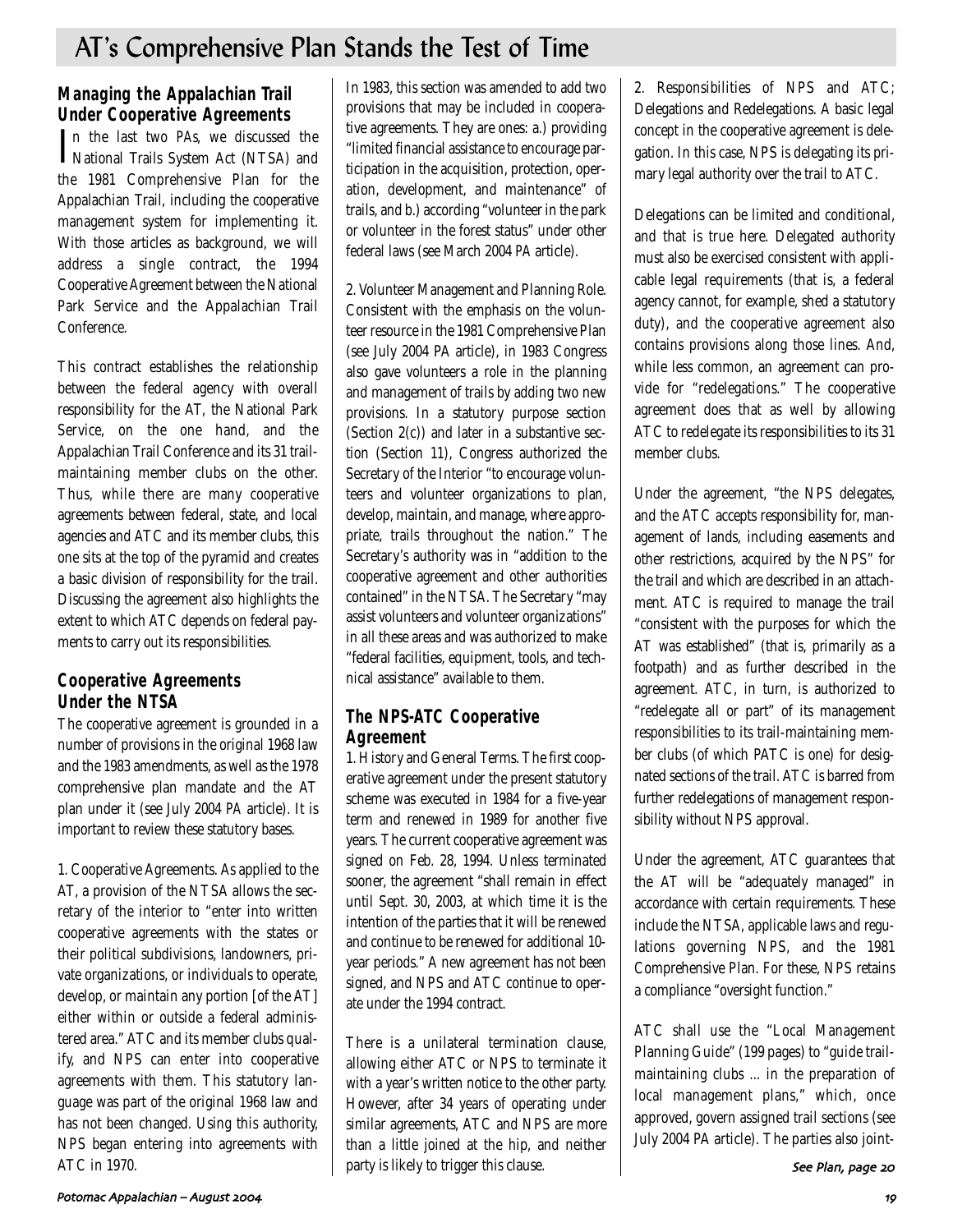# Virginia Wilderness Bill Aimed at Expanding Lands

On Earth Day, 2004, U.S. Rep. Rick Boucher and U.S. Sen. John Warner introduced companion bills in Congress (H.R. 4202 and S. 2342) to create four new wilderness-designated areas and two new national scenic areas on the Jefferson National Forest in southwest Virginia. The proposed legislation will also expand five existing wilderness areas on the Jefferson.

The bill, the Ridge and Valley Wilderness and National Scenic Area Act of 2004, would provide lasting protection for around 40,000 acres in portions of Craig, Grayson, Giles, Lee, Montgomery, and Smyth counties.

**The proposed wilderness areas are:** 

Stone Mountain (Cave Springs) – 3,200 acres, Lee County Racoon Branch – 4,400 acres, Smyth County Brush Mountain – 4,700 acres, Montgomery County Brush Mountain East – 3,800 acres, Craig County

**The following existing wilderness areas will be expanded:**  Lewis Fork – 748 acres added Little Wilson Creek – 1,862 acres added Peters Mountain – 1,570 acres added Mountain Lake Wilderness – 5,573 acres added

Shawvers Run – 2,789 acres added

**The proposed national scenic areas are:**  Crawfish Valley – 5,400 acres, Smyth County Seng Mountain – 6,400 acres, Smyth County

For more information on this legislation and the wilderness preservation movement in Virginia, go to the Virginia Wilderness Committee (www.vwwilderness.org). ❏

*—Bob Pickett*

# Four Month Detour Set on Tuscarora Trail Section

The Tuscarora Trail will be closed between US30 and PA16 near McConnellsburg, Pa., from about the end of July 2004 through the end of November 2004. Texas Eastern Transmission is planning construction work on a natural gas pipeline not too far from where the trail crosses PA16. During construction, the normal route of the trail across the pipeline will be closed. However, the company proposes to set up a detour of about 1,100 feet for hikers to safely pass the area. If you are hiking southbound, you will be routed along the edge of the pipeline right-of-way to PA16 and then along PA16 to where the trail normally crosses the highway. Northbound hikers will follow the same route in the reverse direction. The company plans to install fencing and signs to clearly mark the detour route. ❏

*—Pete Brown, Pennsylvania Trails DM*

# Plan, from page 19

ly prepare a "scope of work" describing the activities that ATC shall undertake during each federal fiscal year.

The delegation and redelegations are not unlimited. NPS remains responsible for law enforcement; trail relocations (see June 2004 *PA* article); U.S. land acquisitions, transfers of title and use, and related functions (boundary surveys, structure and hazardous material removal); and NEPA environmental compliance.

The delegation principles and other terms and conditions of the cooperative agreement are designed to ensure maximum consistency with the purpose and substantive provisions of the NTSA. Needless to say, administering the cooperative agreement entails a lot of cooperation (pun intended) between ATC and NPS. To facilitate that, the NPS unit responsible for the trail, the Appalachian Trail Park Office, and ATC are both headquartered in Harper's Ferry, WV.

This contract is only one of many AT cooperative agreements, and PATC is party to a large number. Certainly, the planning, management, and contract administration now governing the trail were not envisioned by Myron Avery or early PATC presidents.

3. Financial Assistance; Volunteer Protection. NPS provides volunteer-in-the-park status to individuals and organizations participating in activities under the cooperative agreement. The cooperative agreement also states that NPS will provide limited technical, material, and financial assistance to ATC to meet its delegated and assumed responsibilities.

# **Financing ATC**

Federal financial assistance depends on the "availability of appropriated funds" and the agreed annual "scope of work" for ATC. Driving home this point, the agreement states that nothing therein shall be construed as binding NPS to expend any sum in excess of congressional appropriations or amounts administratively allocated for the AT.

ATC's Web site (www.appalachiantrail.org) contains a report showing that it received \$858,792 from NPS in 2002. To put this figure in perspective, ATC's total support revenue from federal and state agencies was \$984,242, and ATC's 2002 total expenses were \$3,931,736 (of which \$3,468,140 is for program services). The NPS payments represent about 22 percent of ATC's total expenses. In suitably cautionary language, the notes to ATC's financial statements say that a "significant reduction in the level of this support [from federal and state agencies], if this were to occur, may have a significant impact on [ATC's] programs and activities."

The cooperative agreement is the core AT contract and illustrates the legal principles and statutory predicates for federal agency agreements and funding. ATC and its 31 member clubs have the primary management role; but NPS retains responsibility over U.S. land acquisitions and property interests, trail relocations, NEPA environmental compliance, and law enforcement. The cooperative agreement needs to be renewed. It will be interesting to see what terms and conditions are included in any new contract.  $\Box$ 

*—Robert Nelson*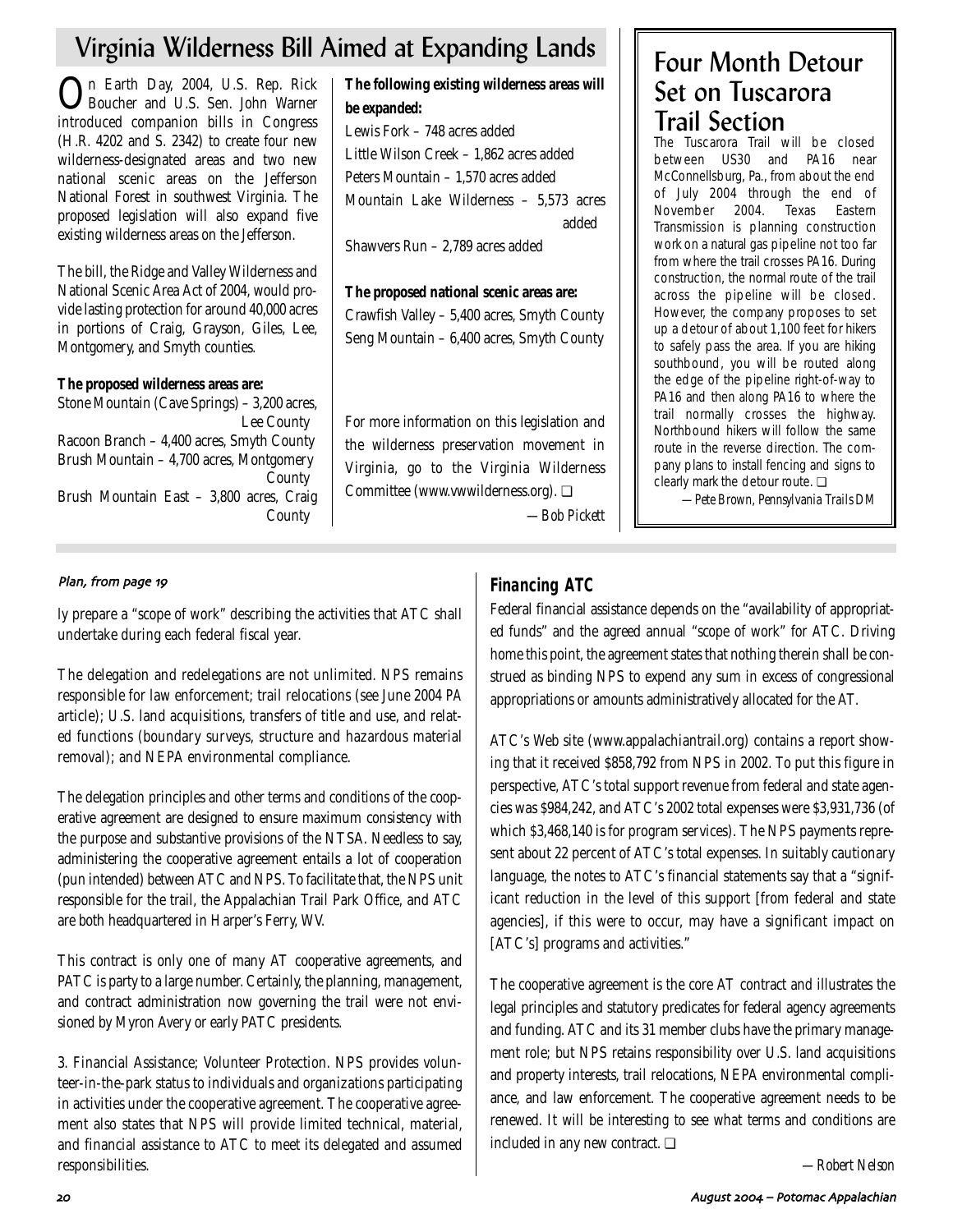### NEW NOTICES

HELP WANTED: We need volunteers with experience in creating sales materials and/or catalogs. If you are interested please send a note to Tim Hanlon, Sales Chair, care of Maureen Estes at MEstes@patc.net.

## HIKING PARTNERSHIPS LOOKING FOR SOME WOMEN TO HIKE WITH:

Are any of you ladies interested in hiking sections of the AT - mostly by slackpacking, dayhiking and occasional overnight? I've finished about half. Let's compare notes. INFO: Stacy (dslabare@ corlink.com.) 304/358-3154

TREKKERS WANTED to round out a group trekking in Nepal for three weeks from Oct. 14 to Nov. 7. This will be in the Annapurna region of Nepal, moderate to strenuous hiking. The highest pass will be ca. 17,000 ft. INFO: David (dsaah@cox.net) 703/352-4685.

### HELP WANTED

PUBLICATIONS COMMITTEE needs someone proficient in desktop publishing (Quark and/or Pagemaker) to work with chairman in updating guidebooks. Adobe Photo Shop also helpful for scanning photos. Need to prepare final disk for printer. Minimal time requirement - only 2 or 3 publications per year would require your expertise. If you are interested or have questions, call George Meek, publications committee chair, (george@meekconsulting.com) 703/875-3021.

ARE YOU LOOKING TO GET AWAY to the mountains for the day or weekend, have fun and meet new people all while doing something worthwhile? If so, we have the perfect opportunity for you. We are forming a new crew to work on and around the Blackburn Trail Center. Meeting on a monthly basis, we will carry out work projects at the Center and along the AT in the Northern Virginia/West Virginia District. Work at the Blackburn Center will include new construction, day-to-day maintenance and painting, and grounds and road upkeep. Trail projects will be at the request of the trail volunteers as needed. We are looking for a few good members willing to put in a good day or a weekend's worth of work and we welcome all skill levels. Each trip will end with a community meal made up of good food and<br>good company. INFO: Chris company. INFO: Chris (trailbossbtc@msn.com) 703/924-0406.

BEARS DEN TRAIL CENTER is in need of immediate part-time assistant managers and has openings for two summer internships that include on-site housing. Bears Den is located right on the A.T. near Bluemont, Va., and offers accommodations to A.T. hikers, hostellers, families, youth groups and other organizations. The primary responsibility is to welcome guests and provide them with a pleasant and comfortable visit. Guest registration, house keeping, and store sales are some basic roles. For more information, please email info@bearsdencenter.org or call 540/554-8708.

### FREE TO GOOD HOME

FREE FIREWOOD for the asking. A pickup truck full of cut and seasoned (by this fall) wood is available on a first come, first served basis. Kindling also available. Must get rid of it quickly. Please call Bernie Morgan at 301/864-1324.

### LOST AND FOUND

FOUND: Two trekking poles left at Glass House sometime prior to April 2. Contact Sam Perdue, 703/241-8664, sam\_perdue@yahoo.com.

# NOTICES

### VOLUNTEER OPPORTUNITIES

DAYTIME RESERVATIONISTS NEEDED If you are available during the day to work a busy reservation desk, I've got an opening for you on alternate Thursdays. I really need to secure a volunteer every other Thursday afternoon between 12 noon and 2:00 p.m. Will train. No pressure calls. Please call Pat Fankhauser at 703/242-0693, Ext. 17 if you can help us out.

DAYTIME AND EVENING CABIN RESERVATIONISTS NEEDED: Openings are available to any individual who can give attention to detail, work independently, and work under pressure some seasons of the year. Daytime volunteers are needed on Thursday afternoon between 12 noon and 2:00 p.m. Evening volunteers are needed to take one or two nights per month. We Need You Now! Call Pat Fankhauser for interview at 703/242-0693 or e-mail, pfankhauser@patc.net.

WE NEED SOMEONE TO HELP POUR PAINT for trails and corridor workers. Contact Heidi Forrest (hforrest@patc.net) 703/242-0315 x12.

DO YOU HAVE A KNACK FOR HANGING TOOLS? We could use your help in the HQ Tool Room. Contact Liles Creighton (lcrei@aol.com) 410/573-0067.

### HELP WANTED

REQUEST FOR VOLUNTEERS: Trail Crew Maintenance, DC-Based. Want some trail maintenance experience and exercise, but still sleep in your own bed? Is SNP just too far a drive? I've got all these problems and will try to fill a need by building a local-based trail crew. The Potomac River Trail Crew will work one day a month, mostly just 9 a.m. to 1 p.m. The crew would begin its focus on the Potomac Heritage Trail on the Virginia side of the river, but the crew could also help in Rock Creek and Great Falls. INFO: Bruce Glendening (bglendening@ yahoo.com) 703/532-9093 (night).

#### **C&O CANAL NATIONAL HISTORICAL PARK** is seeking volunteers for the Williamsport Visitor Center to staff the center and bookstore, and can include informal interpretation.

INFO: Gloria Updyke (Gloria\_Updyke@ nps.gov) 301/582-0813.

CALLING ALL LAWYERS, ACCOUNTANTS, AND TAX ATTORNEYS. Virginia now permits donors of conservation easements to sell the tax credit for cash. PATC owns property in Virginia that would be eligible for such a rebate. The club needs your help writing proposals that would help the club save thousands of dollars. Contact: Phil Paschall (bettycox@erols.com), 540/882-3027. Hurry – before the state changes its mind.

# FOR SALE/RENT

32 FT. MOTOR HOME FOR SALE - 1993 Rexhall Airex, 33,000 miles — Ford Chassis. Queen Bed, Sleeps 6, 460 hp engine, Dual Air Conditioning, Tag Axle, Granny Air Suspension. SKW Generac Generator with 160 Hours, NADA: \$26,000, Asking \$19,000. If interested call Jim Hill (JKH.Jr@mail.com) 949/510-9304.

FRIENDS OF CUNNINGHAM FALLS AND GAM-BRILL PARKS NEEDS YOUR HELP: The volunteer organization coordinating activities in support of Cunningham Falls and Gambrill State Parks in Maryland welcomes the involvement of motivated "new blood". Traditionally, the Friends group has done tremendous work in support of the park and its current viability is in question. New volunteers have the opportunity to make a major, positive impact on this organization. For details con-<br>tact Rick Canter (southmountaineers@ tact Rick Canter (southmountaineers@ yahoo.com) 301/594-4379.

LAND MANAGEMENT OPPORTUNITIES: The Land Management Committee is looking for volunteers with various skills to help out on several important projects. We are hoping to find members with the following professional skills that they can apply at PATC.

GIS Specialist - Help start and develop the club's GIS capabilities.

Forester - Assist committee in developing Forestry Plans for club lands. We have a process and existing leadership but have a lot of land to cover.

Surveyor - Assist committee members in identifying boundaries on our existing properties. Assist in purchasing of new properties identified for cabins and trail protection.

Land Appraiser - Assist the club in determining values of potential land purchases and conservation easements. Efforts are targeted in the VA, PA, MD and WV areas.

If you're interested in helping out in any of the above areas please contact Chris Mangold at csm5749@yahoo.com.

# TRAIL OVERSEER OPPORTUNITIES

PATC OVERSEERS GET DISCOUNTS from the following merchants who support our volunteer programs: Blue Ridge Mountain Sports (Charlottesville, Tidewater) – 20%, Hudson Trail Outfitters (Metro DC) – 15%, The Trail House (Frederick, Md.) – 15%, Casual Adventures (Arlington, Va.) – 10%, Campmor (mail order via PATC HQ) – 10%, and Weasel Creek Outfitters in Front Royal – 10%. Check the back page of the PA for the latest trail, cabin, and shelter overseer opportunities. All PATC members receive a 10% discount from Blue Ridge Mountain Sports. Be sure to have your membership ID or overseer ID ready when you shop.

Notices are published free of charge for PATC members only. PATC cannot vouch for any of the advertised items. No commercial advertisement or personal notices unrelated to hiking will be accepted. Deadline for inclusion is the first day of the month preceding issuance of the newsletter. Notices will be run for three months, at the discretion of the editor, unless we are otherwise advised. ❏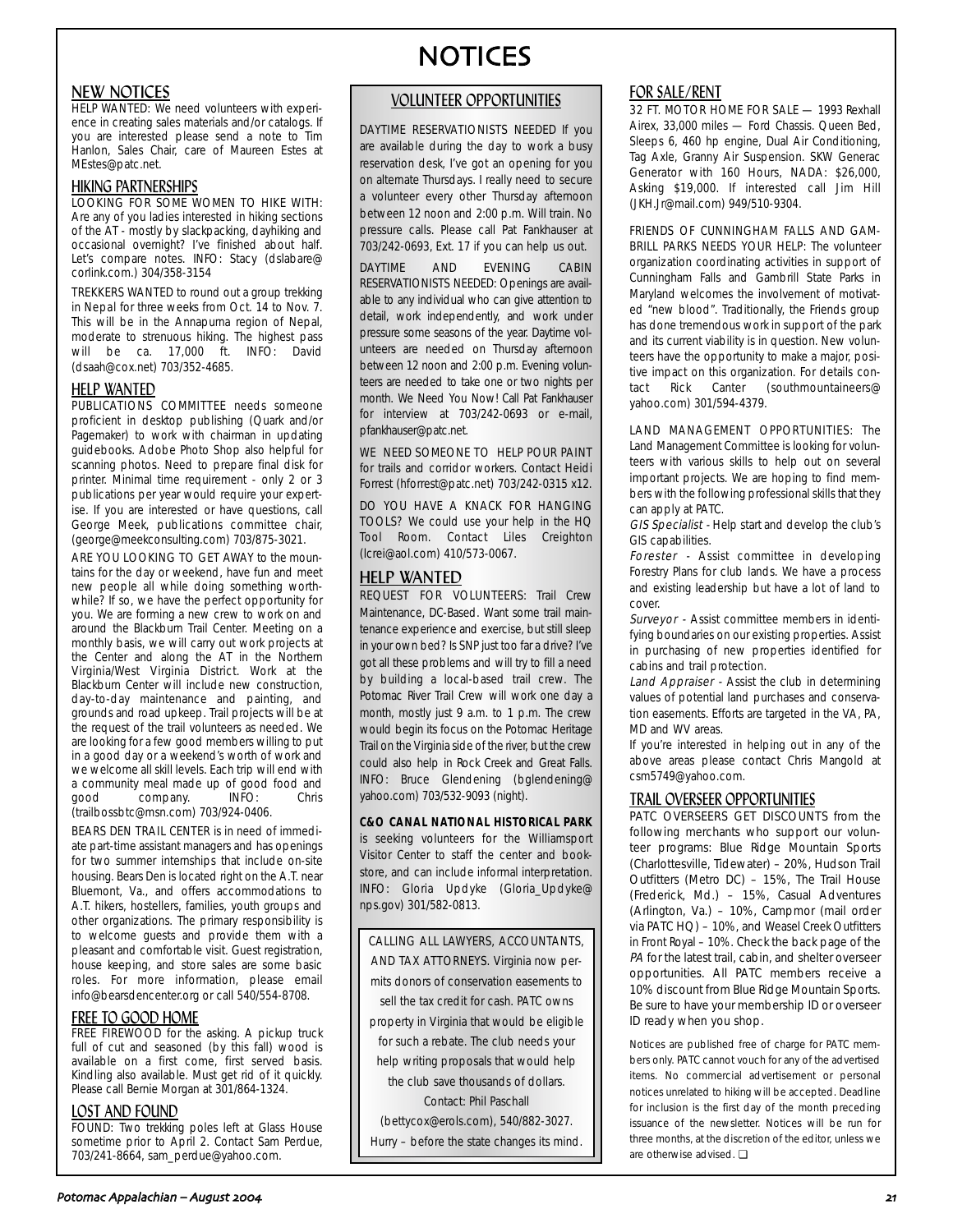# TRAILHEAD

 $\mathbf{A}^\text{s}$  the summer starts winding down and  $\mathbf{A}_\text{trailside}$  vegetation becomes dormant, overseers rejoice in another season's accomplishments. Barring a natural disaster like Hurricane Isabel last fall, there is now time for deferred maintenance on waterbars, freshening blazes, and tread improvements. By this time of year we long for winter's open understory and mini-views that have been blocked by the green tunnel of summer growth.

# **It is Appreciated**

David Nebhut, overseer for Elkwallow Trail, was out weeding his trail in early June and ran into a sizeable contingent of thru-hikers who were refueling at Elkwallow Wayside. One of them commented, "The trail in the park is the best. This thing you guys have about cutting the weeds back is great." Almost makes weeding fun!

# **SNP Southern District AT**

Dennis DeSilvey reports that by now all SNP South AT overseers should have availed themselves of the opportunity to study the vegetation growth on the Southern Section. The combination of the rains, humid weather, and sun have resulted in more growth than most of us have experienced in a long time. For those of us who feel overwhelmed, realize that a weedwhacker is a good way to practice one's golf swing. We are hopeful that the rains will slow with the warmer weather, but until then, we are committed to the task at hand.

# **Pass Mountain Assault**

On June 12, DM John McCrea, Overseers Karen Mostellar and Terry Allen, and new Overseer Tom Brooks were joined by three members of the Maryland Outdoor Club (Jesse Allen, J.R. Withers, Travis Fritz) in the annual assault on the weedy wilderness area at the summit of Pass Mountain. After a long day of swinging weed whips and machetes the crew retired to Range View Cabin where Chef Jesse plied everyone with food, and the crew enjoyed a relaxing evening.

# **New Link**

Pete Gatje reports a couple of the SNP South District blue blaze overseers have shown some real initiative. They have made an unsanctioned trail link between the One Mile Run Trail and the Brown Mountain Trail. Their names are John Ruppe and Tim Hupp. Thus the link is called the Hupp-Ruppe Link.

# **Entry Run Trail Dedication**

Another moment for the history books occurred on June 19 when PATC President Tom Johnson and SNP Park Superintendent Doug Morris performed the ribbon cutting to officially open the new Entry Run Trail. This was the successful culmination of a three-year project that required close cooperation between SNP and PATC. The trail is located at coordinates L22 on PATC Map 10, July 2003 edition.

This is the first new trail opened from the park boundary since the 1960s, thanks to the



PATC President Tom Johnson watches as SNP Superintendent Doug Morris cuts the ribbon officially opening the Entry Run Trail

efforts of SNP's Shawn Green working with PATC to lay out the route and tackling the bureaucracy to get the trail approved. SNP trail crews built the trail from the park boundary to the Pocosin Fire Road while PATC's Cadillac Crew, assisted by the Blue and White, built the trail from Entry Run Road near John's Rest Cabin up over the ridge to the park boundary. Thanks to Per-Lee Tract Managers Park Anderson and Peg Manuel in providing the crews access to Rosser Lamb Cabin and lots of moral support.

# **Cultural Exchange**

On June 26, SNP North District AT DM John McCrea participated in somewhat of a trails "cultural exchange" when he joined the members of the West Jersey Trail Crew (New York-New Jersey AT Conference) rehabbing and installing waterbars on the heavily used section of the AT north of Delaware Water Gap. David Day and Monica Resor run the crew. Also joining in were AT Manager and section Overseer Bob Sickley, Larry Wheelock, and seven other regular crew members. The trail runs through Dunnfield Creek Gorge and climbs up to Sunfish Pond on an old, wide roadbed, making some long and large rock waterbars the rule here. It was a long day of hard, dirty work, and afterwards there was the usual trail socializing. The trails here are very challenging due to the layout and very heavy volume, and some different techniques need to be employed. John was grateful to meet and exchange ideas with the crew that does some of the great work on his favorite hiking trails in the DWG area.

# **Interest in Tuscarora is Growing**

Tuscarora Trail Central District Manager Walt Smith is enjoying getting to know the neighbors in the West Virginia Panhandle. Many are becoming new supporters for the Tuscarora Trail in the Sleepy Creek area. It all started when Walt got an e-mail from an intern who was forming a group (to be called the Eastern Panhandle Trails Coalition) interested in promoting trails for hiking, biking, or equestrian activities. Walt decided to attend the first meeting, which was held this spring in Martinsburg. He discovered that some other PATC members had also decided to attend, along with bikers and horseback riders. Sub-groups by county were formed at the meeting, and Walt joined the Morgan County group. Their group decided to meet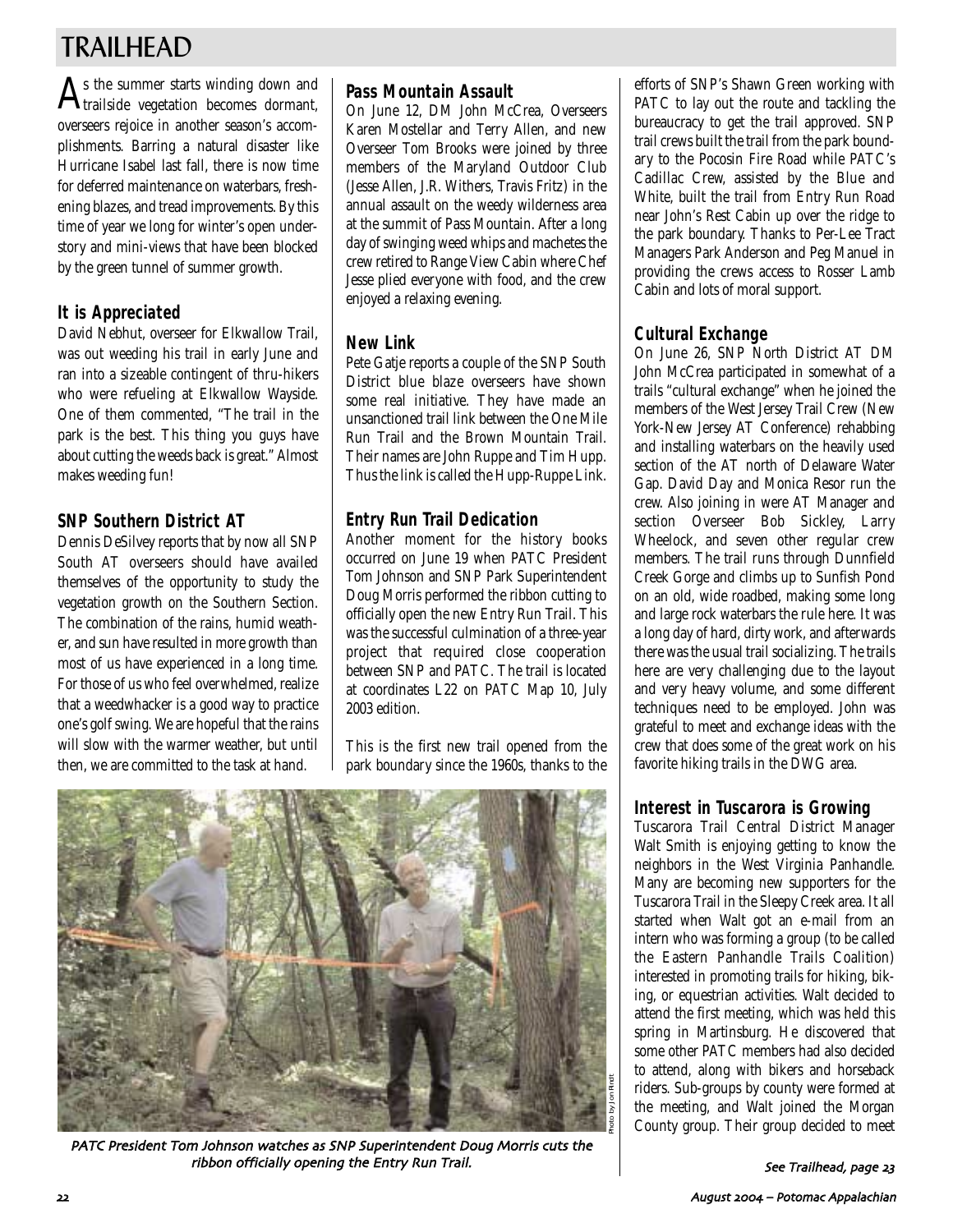#### Trailhead, from page 22

in Berkeley Springs over dinner. Wow, do they know how to have an enjoyable meeting! A member of the group is also on the board of the Sleepy Creek Watershed Association (SCWA), and SCWA has decided that it would like to co-sponsor one of Walt's hikes in the fall so that more people in the Panhandle become acquainted with the Tuscarora Trail. The trail passes through some land that is important from a conservation standpoint. Another member of the SCWA board is also a member of the board of the Morgan County Ecotourism Association (MCEA) that promotes businesses and activities that capitalize on the county's natural assets. MCEA also wants to co-sponsor Walt's fall Tuscarora Trail hike. Walt is not sure where this will all end, but he sure is enjoying getting to know the neighbors and trusts that it will increase community support for the Tuscarora Trail.

# **Hoodlums Work Dickey Ridge Trail**

The North District Hoodlums were pleasantly surprised on their June worktrip to find that 22 locust logs were not only provided by NPS' Don Harvey and crew, but also placed neatly at intervals along the Dickey Ridge Trail between Mile 2 and the visitor center for the crew's peeling and installation. The crew was expecting to carry in the logs from the trailhead. All 22 waterbars were installed. Thanks, Don!

After the trailwork, pick mattocks and McLeods were replaced by spatulas and cook pots as the Hoodlum chefs whipped up a Mediterranean-theme feast at Indian Run hut. Rumor has it that these infamous chefs may be preparing something special for the North District workshop.

And, taking advantage of such a segue, George Walters would like to announce that the 17th Annual North District Trails Workshop will be returning to Mathews Arm Campground this year on Sept. 18-19. (See article on page 1 in this issue.) An invitation is extended to all the old trail dogs out there who are reading this, as well as any and all new folks, to come and join us. Esther Aulthouse and family will not be able to cater this year's event, and she will be sorely missed. But a contingent of Hoodlums led by Sherri Fickel will man the grills, and we anticipate that the participants will be well fed. A portion of the campground will be reserved for PATC use.



Vic Fickes and Richard Stromberg work the rocking rocks on the Tuscarora Trail near the Shockeys Knob Shelter

# **Waterbars in Action**

In the grand tradition of SNP Central District overseer workshops, prayers for torrential downpours were once again answered. Thirty hearty PATC volunteers enjoyed the November-in-June weather as they labored to improve the trails in the park. Plans for several advanced-skills projects had to be scrapped, due to the flooded trail conditions, but new overseers were able to learn some basic techniques (including an excellent demonstration of waterbars in action), and the experienced volunteers in the group chipped in to take care of some trail sections in need of basic maintenance. With any luck, and if the meteorological trend continues, next year's workshop crowd will be lucky enough to witness the park's first June ice storm. Sign up early!

# **Rocking Rocks**

That rock moved. It was stable the last time we were here. And so the story goes as the Cadillac Crew reworked a section of the Tuscarora Trail across a rock field near the Shockeys Knob shelter. With rock bars, sledgehammer, and a lot of "remove and replace," the rocking rocks were stabilized. Mike Vento, the largest member of the crew, provided the final jump and stomp test to ensure the rocks were seated properly. Now pretend you have a heavy backpack and walk up and down the newly adjusted rocks. Does it feel right? Discussion – no, we need to move that rock. But I just spent half an hour getting it in place! Isn't trail work fun.

In appreciation of the effort, trail Overseer Al "Old Smuggler" Rogers treated the crew to grilled steaks at the always relaxing Brill Cabin. Now if the whippoorwills will be quiet enough for a good sleep tonight.

# **Winds of May**

Frank Hass, DM for Spotsylvania Battlefield Park trails, completed an inspection of district trails in April, and they were in good shape. That was until Friday, May 7, when wind that didn't seem that strong, passed through the area. Hit hard by Hurricane Isabel last year, the park trails again had numerous blowdowns. The North Trail had six, Chancellorsville had eight, Gordon Flank had eight, and there were several on the Federal Line Trail. It will take about a month to clear the trails and, as usual for this type of problem, more time is spent clearing debris than cutting. Frank says he has used five tanks of gas so far. Passing runners and walkers take time to give overseers a bit of thanks for their work.

Please send any interesting tale, technical advice, individual or group accomplishments, and trail maintenance questions to Trailhead, c/o Jon Rindt, 621 Skyline Forest Drive, Front Royal, VA 22630 or to jkrindt@shentel.net. ❏

#### POTOMAC APPALACHIAN

(UPS-440-280) ©2004, Potomac Appalachian Trail Club, Inc. Published monthly by the Potomac Appalachian Trail Club, 118 Park Street, S.E., Vienna, VA 22180. Periodical class postage paid at Vienna, VA. Postmaster: send address changes to: Potomac Appalachian Trail Club, 118 Park Street, S.E., Vienna, VA 22180 Subscription: (Free with PATC membership) \$6.00 annually; \$.70 single copies.